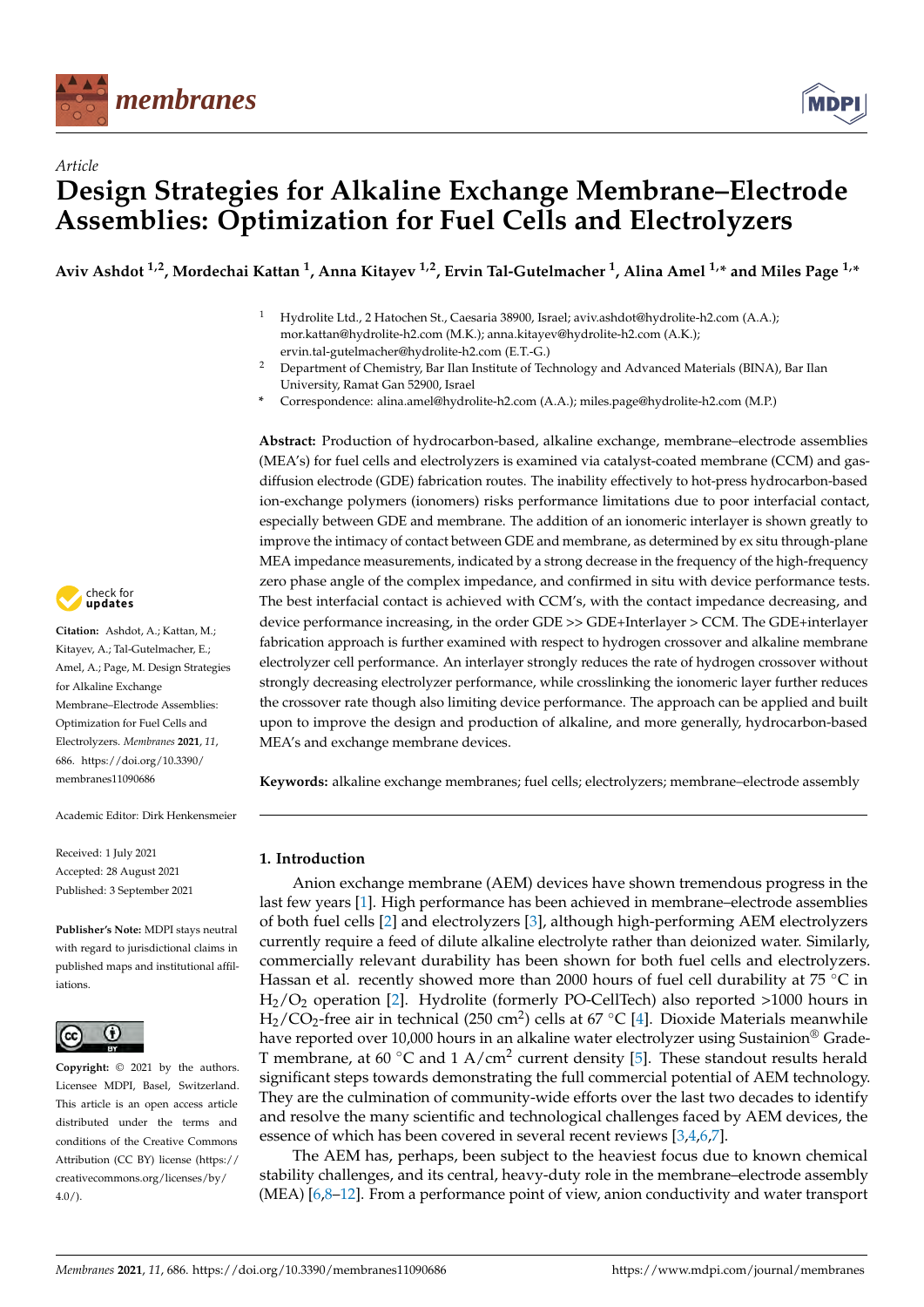are critical, while electrical isolation and gas separation are similarly important, especially when examining cell durability. These latter can be considered 'mechanical' components of the membrane function, provided primarily by ionomer backbones as well as possible<br>components of the membrane function, provided primarily by ionomer backbones as well as possible additives [\[5\]](#page-15-4), reinforcing structures [\[13–](#page-16-0)[16\]](#page-16-1), or crosslinking [\[17–](#page-16-2)[19\]](#page-16-3). (MEA)  $\sim$  12,8–12]. From a performance point of view, and water point of view, and water  $\sim$ are critical, while electrical isolation and gas separation are similarly important, especially

These mechanical considerations affect the boundaries of a fundamental trade-off between (a) maximizing water and ion conductance, both achieved (other things being equal)<br>https://www.com/distributed/action-things-conductance, both achieved (other things being equal) by decreasing membrane thickness and (b) minimizing gas crossover, pinholes, possible<br>
equal by decreasing membrane thickness and (b) minimizing gas crossover, pinholes, possible electrical shorting points, and membrane failure, all of which are mitigated by increased<br>membrane this was a. The entimal nainte for these are also the condication, down dark. membrane thickness. The optimal points for these are clearly application-dependent: membranes of the order of  $10 \mu m$  are preferred for fuel cells, mainly to maximize crossmembranes of the order of 10  $\mu$ m are preferred for fuel cells, manny to maximize cross<br>membrane water transport [\[20\]](#page-16-4), whereas electrolyzers demand much thicker membranes, especially if in situ electrochemical hydrogen pressurization is sought, where an order of expecially if in situ electrochemical hydrogen pressurization is sought, where an order of especially in in situation closure chemical hydrogen pressurization is sought, where an order of magnitude closer to 50–100 μm may be appropriate with current technology [\[21](#page-16-5)[,22\]](#page-16-6). In magnitude closer to 50–100 pm may be appropriate with current technology  $[-2, -1]$ . In both cases, technological improvements in mechanical aspects of MEA fabrication could allow for thinner membranes.  $\frac{1}{2}$  . In the case of  $\frac{1}{2}$  is the case of  $\frac{1}{2}$  in  $\frac{1}{2}$  for the mechanical aspects of  $\frac{1}{2}$  for the mechanical mechanical aspects of  $\frac{1}{2}$ 

Strong advances have been made towards resolving classically recognized techni-cal challenges such as chemical degradation of AEM's and recast alkaline ionomers [\[23\]](#page-16-7), development of non-precious/non-Pt electrocatalysts [\[24\]](#page-16-8), optimizing cell water management  $[25]$ , optimizing GDL's [\[26\]](#page-16-10), etc. The nominally more mundane but essential task of successfully integrating the component layers into a mechanically robust, electrochemically high performing MEA has, however, not been well studied, although its impact on device performance and durability can be major  $[4,11]$  $[4,11]$ .

The two most common methods of producing a typical, five-layer MEA are illustrated schematically in Figure [1.](#page-1-0) In the first case (Figure 1a), a catalyst [in](#page-1-0)k consisting of catalyst particles and dispersed ionomer and possibly other additives is deposited on a GDL by spray-coating, screen- or roll printing, doctor-blade, or other method, to form a gas diffusion electrode (GDE). Two such layers form the anode and cathode electrodes, and are compressed either side of an exchange membrane to form the MEA. In the second case (Figure 1b), catalyst inks are deposited onto either side of the membrane to form a catalyst-coated membrane (CCM). The CCM is then sandwiched between two GDL's to form a nominally identical MEA (Figure 1c).

<span id="page-1-0"></span>

diffusion electrode (GDE) and (**b**) catalyst-coated membrane (CCM) sub-components; (**c**) a fully and for electrode (GDE) and (**b**) catalyst-coated membrane (CCM) sub-components; (**c**) and fully assembled MEA from either GDE's + Membrane or CCM + GDL's. assembled MEA from either GDE's + Membrane or CCM + GDL's. **Figure 1.** Schematic cross-sectional depiction of membrane–electrode assembly components: (**a**) gas

As can be seen, two main interfaces are present on each side of the MEA: One be-the GDL and the catalyst layer (CL), and a second between the CL and the membrane. A tween the GDL and the catalyst layer (CL), and a second between the CL and the mem-key challenge in the production of high-quality alkaline MEA's, which are most commonly brane. A key challenge in the production of high-quality alkaline MEA's, which are most fabricated from hydrocarbon-based ionomers, is to achieve high-quality interfaces: Unlike common perfluorinated ionomers, hydrocarbon ionomers do not have an accessible glass transition, and so cannot be effectively fused by hot-pressing. This may lead to performance losses and degradation generated by an insufficiently intimate and/or progressively delam-inating membrane/CL interface [\[27\]](#page-16-11). As we will show, the choice of selected production route of the MEA is a highly important technical consideration for AEM devices whereas  $\frac{1}{\sqrt{2}}$  is a highly important technical consideration for  $\frac{1}{\sqrt{2}}$ As can be seen, two main interfaces are present on each side of the MEA: One between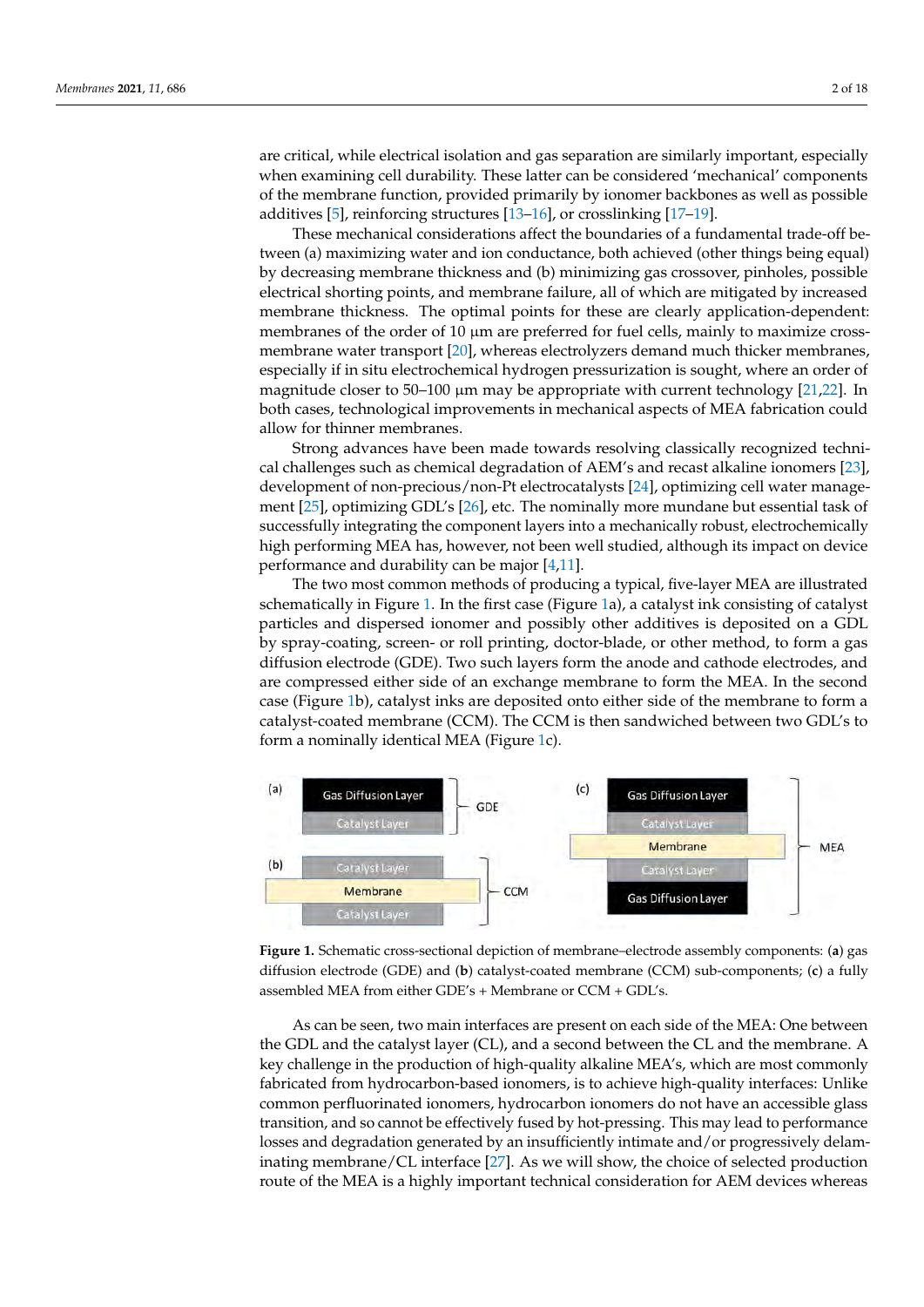in proton exchange membrane (PEM) devices, consideration may be determined more commonly by economics or convenience.

One approach to improved interface construction has been the development in recent years of the so-called direct membrane deposition (DMD) approach, applied to PEM [\[28](#page-16-12)[,29\]](#page-16-13), and recently also to AEM [\[30\]](#page-16-14) fuel cells. Initially conceived to improve performance in PEM MEA's via a lower achievable membrane thickness [\[31\]](#page-16-15), the application to AEM's is of interest both for this reason [\[20\]](#page-16-4), as well as for the potential to achieve better interfacial contact with only one catalyst layer/GDL interface created during assembly. DMD generates impressive results, although the absence of a separately produced and quality controlled free-standing membrane can pose its own difficulties for commercial devices.

In this work we introduce the concept, borrowing in part from DMD-type MEA's, of an ionomeric "interlayer" between catalyst layer and membrane, as a means to improve interfacial contact. We employ through-plane impedance measurements under controlled temperature and humidity to make quantitative comparisons of contact resistance between MEA's fabricated via CCM and GDE methods. We examine the resulting fuel cell and electrolyzer performance and, with an eye on improving MEA's for alkaline membrane electrolyzers, the effect of the interlayer approach on reducing the hydrogen crossover rate in the MEA's, both as a function of interlayer thickness, and further by employing post-production crosslinking of the interlayers [\[32,](#page-16-16)[33\]](#page-16-17).

The interlayers are shown to improve both contact resistance between a GDE and membrane and hydrogen crossover rate, and the results further illustrate the importance of quantifying device performance losses arising from MEA production methods in hydrocarbonbased exchange membrane devices. The mechanically-focused measurements employed are shown to be good predictors of device performance. This allows new production engineering strategies for hydrocarbon-based ionomers, which can help compensate for the lack of an effective hot-pressing process, to be efficiently evaluated and optimized.

# <span id="page-2-0"></span>**2. Materials and Methods**

# *2.1. Materials*

Catalysts: Carbon-supported platinum (Pt/C) catalyst (40% Pt on Vulcan XC-72) was purchased from Alfa Aesar (Haverhill, MA, USA) for use in hydrogen crossover experiments. Proprietary Hydrolite fuel cell electrodes and electrolyzer cathode catalysts were used for performance testing. Electrolyzer anodes were prepared with  $NiFe<sub>2</sub>O<sub>4</sub>$ catalyst purchased from US Research Nanomaterials (Houston, TX, USA).

Gas diffusion layers: Fuel cell electrodes and electrolysis cathodes were from Freudenberg AG (Weinheim, Germany) type H23C6. Nickel fiber paper gas diffusion layers for electrolyzer anodes were purchased from Dioxide Materials (Boca Raton, FL, USA).

Ion exchange polymers (ionomers) are based on substituted polyarylene precursor polymers, which when fully functionalized with quaternized amine functional groups have a maximum Ion Exchange Capacity (IEC) of ~2 mmol·g<sup>-1</sup>.

Amination reactions: Trimethylamine (TMA, 50  $w/w$ % in water) and N,N,N',N'tetramethyl-1,6-hexanediamine 99.8% (TMHDA) were purchased from Holland Moran (Yehud-Monosson, Israel).

#### *2.2. Amination and Crosslinking*

GDEs and membranes made with ionomer precursor were immersed in TMA/TMHDA baths at varying molar ratios of TMA to TMHDA, at a total concentration 0.8 M. The reaction was carried out in a fume hood over 15 hours at room temperature. In the next steps, the samples were washed thoroughly with de-ionized (DI) water and soaked in H2SO<sup>4</sup> solution (1 M, 15 min) to terminate the amination process, washed again in DI water (15 min) and ion exchanged to carbonate form by washing three times in NaHCO<sub>3</sub> (1 M, 15 min each wash).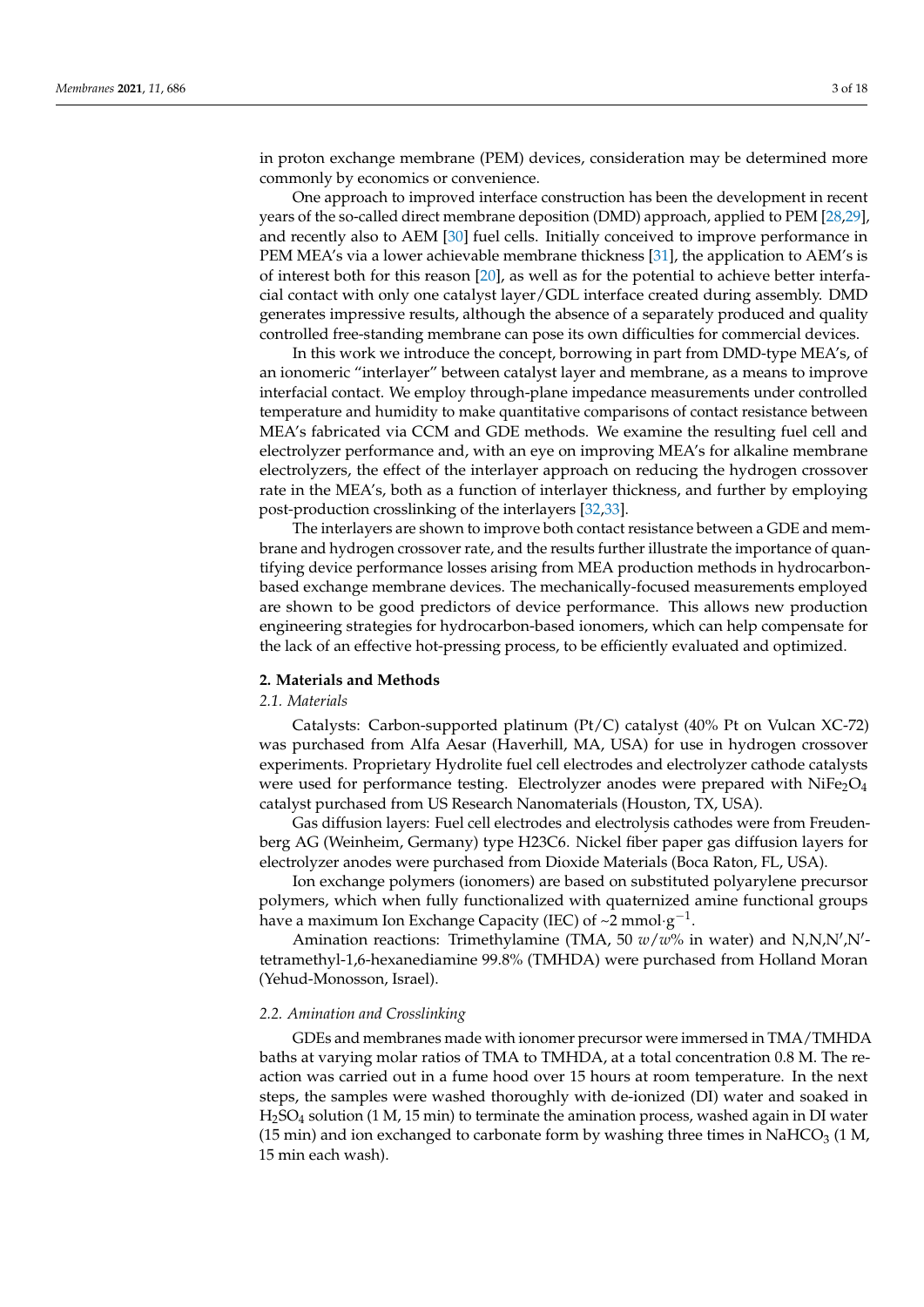# *2.3. Catalyst Ink Preparation*

For crossover and conductivity tests, identical Pt/C catalyst layers were used for anode and cathode. To prepare the catalyst inks, a 5 wt% dispersion of ionomer (in ethanol) or ionomer precursor (in tetrahydrofuran) was mixed with 40% Pt/C particles pre-wetted with DI water. Final inks contained 13.9 wt% ionomer/86.1 wt% Pt/C. The resulting polymer-catalyst slurry was homogenized with an ultrasonic probe for 15 min, while chilled in an ice bath.

GDEs and CCMs were fabricated by airbrush deposition of the catalyst ink onto a larger area substrate (membrane or GDL), from which 5 cm<sup>2</sup> electrodes were cut. Electrodes for crossover tests were prepared with  $0.3 \text{ mg/cm}^2$  Pt loading.

## *2.4. Cell Production*

CCM's and GDE's were prepared by spray coating onto a relevant substrate, held on a temperature-controlled vacuum table. Layers were assembled into MEA's and placed with Teflon gaskets to achieve a 20–40% pinch on the membrane–electrode assembly. The assembly was sandwiched into 5 cm<sup>2</sup> cell hardware (Fuel Cell Technologies, Albuquerque, NM, USA) with graphite polar plates containing serpentine flow fields. For the electrolyzer, stainless steel (316L) cell endplates were used in place of aluminum.

#### *2.5. Interlayers*

Interlayers were coated by airbrush on top of catalyst layers. Dispersions of 2.5 wt% ionomer in ethanol, or ionomer precursor in tetrahydrofuran, were sprayed onto  $\sim$  50–100 cm<sup>2</sup> GDE's (area accurately known) while keeping the spray table surface in the range of 60–80 ◦C. Loadings were determined by drying then weighing the GDL substrates on an analytical balance before and after spray coating. Resulting electrodes were then cut down to required sizes for experimentation.

## *2.6. Membrane Casting*

Dispersions of ionomer in  $HCO_3^-$  form (5 wt% in ethanol), or precursor (5% in tetrahydrofuran), were poured into a flat, 15 cm diameter Pyrex petri dish. The petri dish was inserted carefully into a vacuum oven for drying (60 ℃ overnight).

Ionomer membranes were washed with 1 M KOH solution followed by DI water; the resulting membrane swelling allowed peeling away from the petri dish to yield freestanding membranes.

### *2.7. Ion Exchange Capacity Measurement*

IEC was measured with potentiometric titration: Samples were converted into Cl<sup>−</sup> counterion form by immersing in 1 M NaCl solution for 30 min, during which time the solution was refreshed at least three times. Samples were then rinsed thoroughly with DI water to remove any excess Cl<sup>−</sup> ions. Samples in Cl<sup>−</sup> form were ion-exchanged in a similar fashion using  $0.2$  M NaNO<sub>3</sub> solution (30 min with at least four exchange solution changes), while collecting the exchange solutions (repeating four times). The Cl<sup>−</sup> containing nitrate solutions were combined and titrated against a AgNO<sub>3</sub> standard (0.01 M) using an Ag<sup>+</sup> ion-selective electrode. The membrane was then exchanged back into Cl<sup>−</sup> form, washed, dried in vacuum oven (50  $\degree$ C, 3 h) and weighed. The IEC was calculated according to:

$$
IEC = \Delta V_{AgNO3} \cdot C_{AgNO3}/m_d, \tag{1}
$$

where *m*<sub>d</sub> is the mass of the dry membrane (in the Cl<sup>−</sup> form),  $\Delta V_{\text{AgNO3}}$  is the consumed volume and  $C_{AeNO3}$  the concentration of the AgNO<sub>3</sub> titration solution.

#### *2.8. Fuel Cell Tests*

Prior to assembly, GDE's and membranes, or CCM's ("ionomer-containing components"), were immersed in aqueous NaOH (3 M, 10 min), to ensure ion exchange of the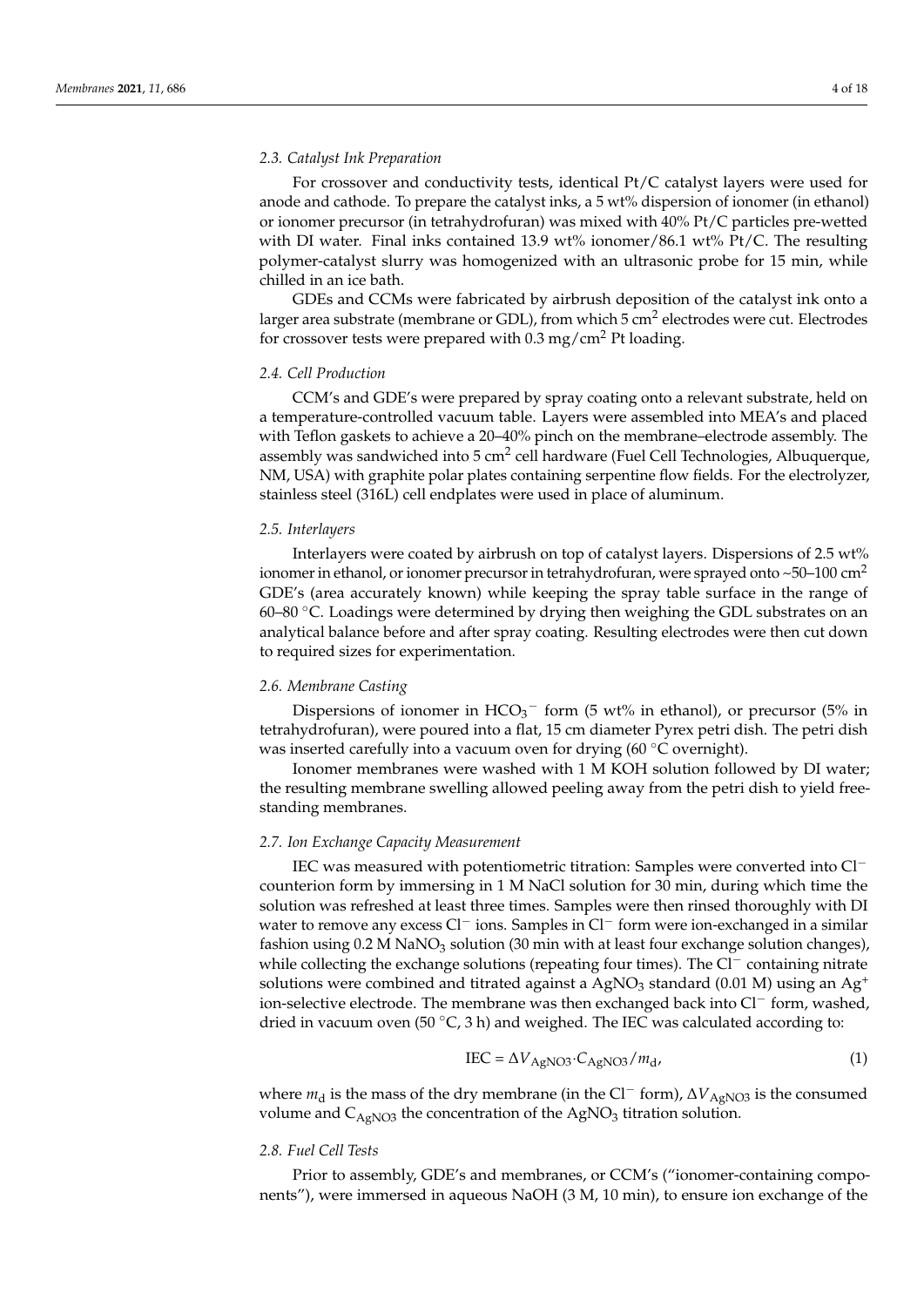membrane and ionomer, then washed thoroughly in DI water to remove any remaining NaOH. The cells were assembled into Scribner Associates fuel cell hardware (5 cm<sup>2</sup> active area, single serpentine flow pattern), and closed with a torque of 7 N·m on each bolt. Kapton gaskets were used to achieve 20–40% pinch on the membrane electrode assembly. Humidified streams of  $H_2$  and  $CO_2$ -free air were supplied to the cell at a flow rate of 0.10 L/min and 0.60 L/min for anode and cathode respectively. The cell was operated at 80 °C with a back pressure of 3 bar(g) and 1 bar(g) at the anode and cathode, respectively. Dew points were 65 °C and 75 °C in the anode and cathode gas feeds, respectively. Heated gas input lines were maintained  $5^{\circ}$ C above the respective gas dew points. All of the polarization curves were run with a scan rate of 10 mV/s.

# *2.9. Electrolyzer Tests*

1 M KOH solution was flowed through anode and cathode at a flow rate of 500 mL/h. The cell and electrolyte were heated to 80  $\degree$ C over  $\sim$ 30 min, and polarization curves recorded from 1.4–2.2 V, with a scan rate of  $10 \text{ mV/s}$ .

# *2.10. Hydrogen Crossover Tests*

Hydrogen crossover was measured electrochemically using linear sweep voltammetry [\[34\]](#page-16-18). Ionomer-infused membrane supports with a thickness of 5 µm were sandwiched between cathode and anode GDEs. The MEA's were assembled in 5 cm<sup>2</sup> fuel cell hardware and tested in a Scribner Associates 850E Fuel Cell Test Station equipped with a potentiostat. Fully humidified hydrogen and nitrogen were fed to the counter and working electrodes respectively. Back pressure was set to 3 bar(g) (counter,  $H_2$ ) and 1 bar(g) (working,  $N_2$ ) providing a 2 bar pressure differential. The cells were held under gas flow until a stable OCV of *ca*. 0.1 V was observed. Linear sweep voltammograms were then conducted from 0.0–0.8 V. The current density plateau reached at positive voltage is taken as the hydrogen crossover rate in units of limiting current density.

# *2.11. Conductivity Measurements*

Through-plane conductivity measurements were performed using a Scribner Associates MTS740 Membrane Test Station to collect Electrochemical Impedance Spectra at controlled temperature and relative humidity. Potentiostatic impedance was measured under alternating potential of amplitude 10 mV from 10 MHz to 1 Hz. The high-frequency intersection with the real axis represents the ohmic high-frequency resistance (HFR). All measurements were performed under  $N_2$  environment in controlled humidity and temperature conditions. Samples were 0.5 cm<sup>2</sup> in active area and were loaded in bicarbonate ionomeric form to avoid an uncertain degree of carbonation during testing.

# *2.12. HR-SEM Imaging*

SEM image was taken in high-vacuum mode at an acceleration voltage of 4 kV using a secondary electron detector with a Zeiss Ultra-Plus FEG Scanning Electron Microscope (Zeiss Microscopy, Jena, Germany).

# **3. Results**

The "GDE + Interlayer" concept is illustrated in Figure [2.](#page-5-0) An ionomeric layer was applied to a prefabricated GDE (Figure [2a](#page-5-0)). Anode and/or Cathode GDE's with interlayer were assembled with a membrane to yield a seven-layer (Figure [2b](#page-5-0)) or six-layer MEA, respectively.

The interface between GDL and catalyst layer is, of course, also significant since any surface roughness will increase cell HFR [\[35\]](#page-16-19) and leave cavities that may also allow for losses and/or degradation due to water accumulation [\[36\]](#page-16-20). However, being an electronic interface with orders of magnitude lower resistivity than the ionic interface, it is less acute than the second, ionic interface between CL and membrane.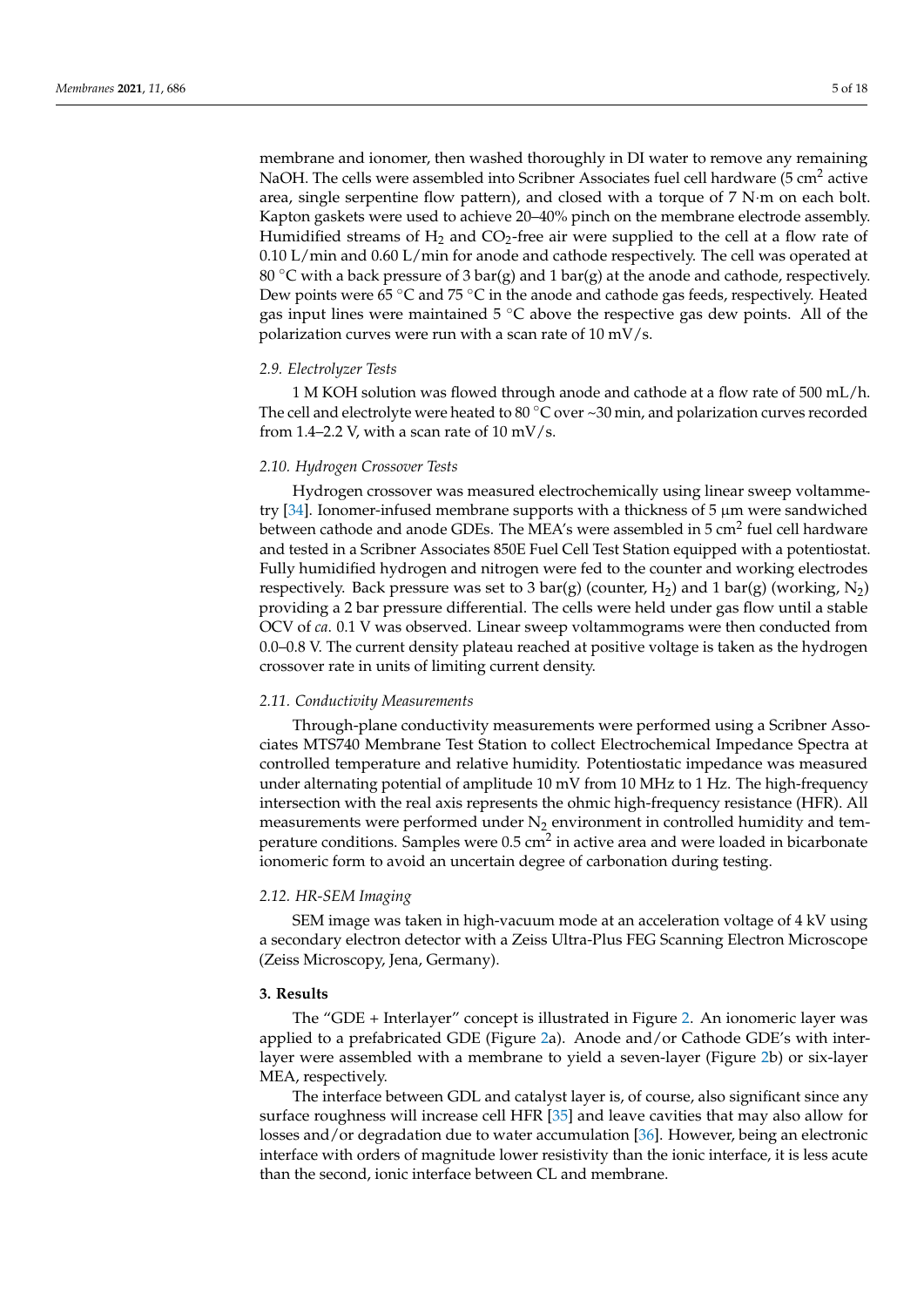<span id="page-5-0"></span>

assemblies. The interlayer is deposited by casting an ionomer dispersion onto the gas-diffusion second interlayer is deposited by casting an ionomer dispersion onto the gas-diffusion of  $\sigma$ electrode (**a**), thereby creating a relatively high-quality ionomer–CL interface. An MEA is then bled by sandwiching a membrane between two such gas-diffusion electrodes (**b**). assembled by sandwiching a membrane between two such gas-diffusion electrodes (**b**). **Figure 2.** Schematic of the gas diffusion electrode + interlayer approach to membrane–electrode

In the GDE + interlayer approach, the burden of providing intimate ionic contact<br>since the magnetic since and declined interactional from the production the proposalide based catalyst layer, with a relatively small proportion of dispersed, recast ionomer, to based duaryor diyer, which a relatively of that proportion or dispersed, redact fortently, to the purely ionomeric layer which possesses a relatively intimate contact, created a priori during the interlayer casting process, with said catalyst layer. between the membrane and electrode is transferred from the predominantly nanoparticle-

watting the sheeting of casting process) with sata cause joining on the contract of the differences between CCM and GDE approaches, and the effect of employing an ionomeric interlayer in the GDE, with respect to interfacial impedance and fuel cell performance. We subsequently examine the membrane-like qualities of the interlayers, with and without post-production crosslinking, with evaluation in terms of hydrogen crossover and electrolyzer performance. ing the interlayer casting process, with said catalyst layer.

# 3.1. Membrane-CL Interfacial Resistance Measurements

Through-plane impedance measurements, shown in Figure [3,](#page-6-0) were used to compare the quality of GDL|CL|Membrane interfaces of model MEA's, generated by these different assembly routes. Each MEA consisted of a ~20 µm membrane, between Pt/C catalyst layers and GDL's with a microporous layer.

conductivity. The membrane is sandwiched between two standard GDL's, giving a GDLmembrane interface with a known, or separately measured, contact resistance. This contact resistance is then subtracted out to generate a membrane conductance, which when normalized for membrane thickness yields a conductivity that should match an in-plane measurement that is insensitive to contact resistance. Through-plane impedance experiments are typically used to measure membrane

In the measurements below however, no contact resistance subtraction was made. Instead, we evaluated the total resistance from the GDL to GDL, with different approaches to making the contact according to the MEA production approach. We assumed that resistances between test station electrodes and the GDL's, and between any two electronically conductive layers, were low relative to interfacial resistances involving ionic contact. The measurements thus yield the sum of ionic–ionic interfacial resistances, ionic–electronic interfacial resistances, and membrane ionic resistance.

As the membrane is identical in each sample, the variation in the resistance measurement determines the variation in the sum of these ionic interfacial resistances in each sample assembly. It is noted that this high-frequency resistance is not sufficient to estimate device losses resulting from the interfaces, which is a DC resistance that incorporates the charge transfer elements of the interfacial impedance. This point will be addressed further tronic interfacial resistances, and membersheet interfacial resistance. in the Discussion section.

Assemblies were fabricated by different routes, depicted by the layer sequence of one side: The CCM route (GDL|CCM), GDE route (GDE|M, where "M" depicts the membrane), GDE route with added ionomeric interlayer (GDE|IL|M, where "IL" depicts  $\frac{1}{2}$ the interlayer), and with a naked membrane–GDL assembly for reference, (GDL  $|M$ ). The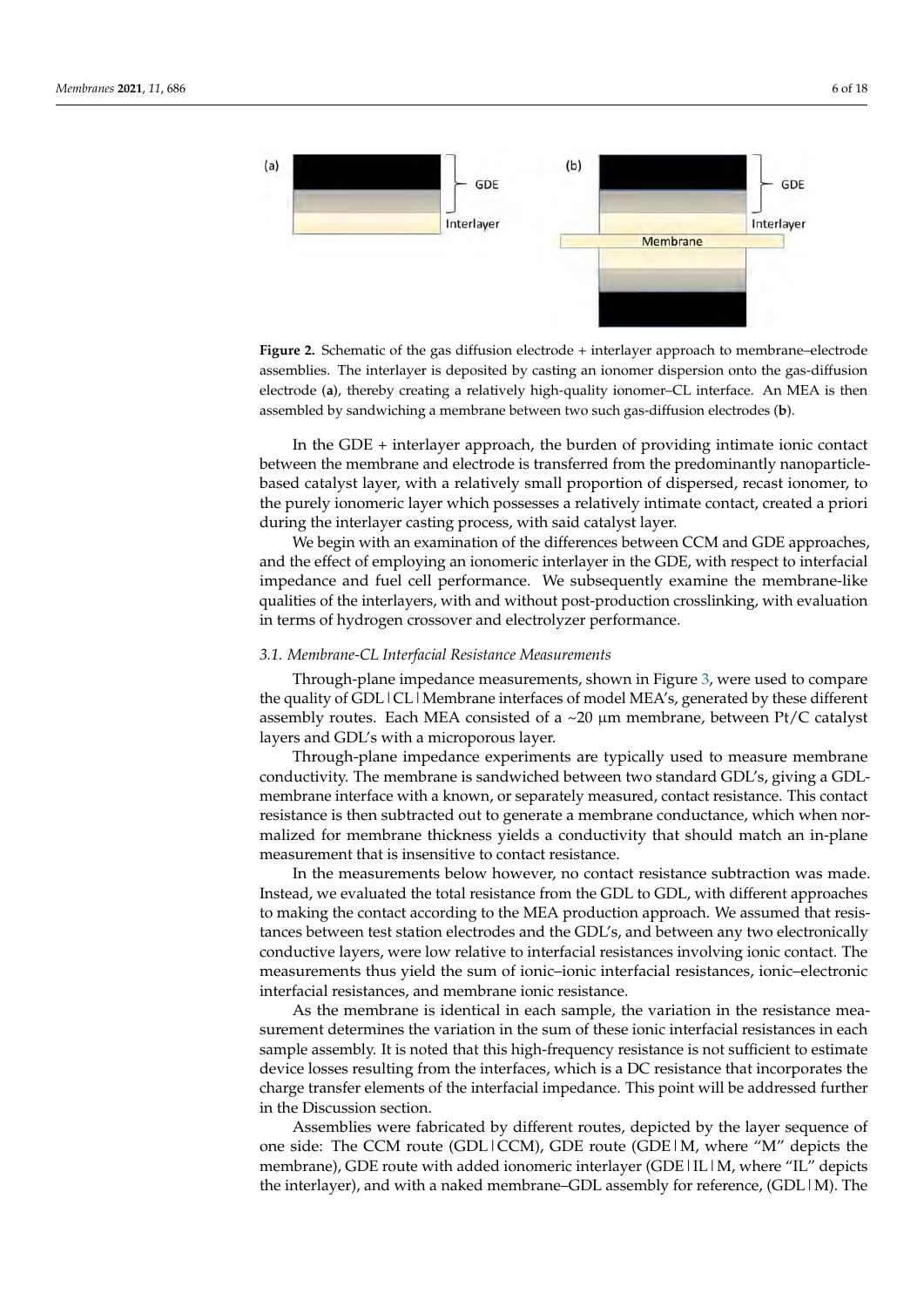<span id="page-6-0"></span>

measurements were taken at 80 °C, with the ionomer in bicarbonate form to avoid questions of carbonation of hydroxide counterions. tions of carbonation of hydroxide counterions.  $m$ easurements were taken at  $\delta 0^\circ$ C, with the ionomer in bicarbonate form to avoid questions

side: The CCM route (GDL  $\alpha$  ), GDL  $\alpha$  route (GDL  $\alpha$  mem- $M$  depicts the mem-

**Figure 3.** Interfacial resistance data from through-plane measurements of impedance of different **Figure 3.** Interfacial resistance data from through-plane measurements of impedance of different MEA construction methods, taken at T = 80 ℃ in bicarbonate form. (**a**) Nyquist plots, z" vs z', taken MEA construction methods, taken at T = 80 ◦C in bicarbonate form. (**a**) Nyquist plots, z" vs z', taken at 90% RH; (b) the same data set, plotting phase angle of the alternating current (AC) against AC frequency; (**c**) area-specific resistance isotherms at varying RH from 60 to 90%. frequency; (**c**) area-specific resistance isotherms at varying RH from 60 to 90%.

The total HFR including membrane resistance and the sum of contact resistances was The total HFR including membrane resistance and the sum of contact resistances was measured at the high-frequency point of zero phase angle, where z" = 0 in the Nyquist measured at the high-frequency point of zero phase angle, where z" = 0 in the Nyquist plots (Figure [3a](#page-6-0)). It can be seen therefore that all the electrode assembly variations show plots (Figure 3a). It can be seen therefore that all the electrode assembly variations show significantly lower contact resistance than that of the bare GDL-membrane. The assemblies themselves vary in the order  $(GDL|CCM) < (GDE|IL|M) < (GDE|M)$ .

Figure [3b](#page-6-0) shows plots of the AC phase angle against frequency, where the electrode Figure 3b shows plots of the AC phase angle against frequency, where the electrode assemblies reach the zero phase angle point at a frequency approximately an order of assemblies reach the zero phase angle point at a frequency approximately an order of magnitude lower than that of the bare  $(GDL|M)$  assembly, the shorter timescale of the interfacial capacitance indicating more intimate contact. Figure 3c [sh](#page-6-0)ows isotherms of the cell resistance at varying RH from  $90\%$  down to  $60\%$ , where it can be seen that only (GDL | CCM) assembly displays satisfactory performance as humidity decreases. This the (GDL|CCM) assembly displays satisfactory performance as humidity decreases. This somewhat surprising result can be better understood with reference to a capacitive interface face and examining the impedance data further, as addressed in the Discussion section. and examining the impedance data further, as addressed in the Discussion section.

#### *3.2. Imaging the CL|IL Interface*

Figure [4](#page-7-0) is an SEM image of the cross-section of a GDE onto which  $0.5 \text{ mg/cm}^2$  of ionomer has been deposited. Areas that are predominantly interlayer and catalyst layer can be observed, together with a somewhat intermixed interface region between the two layers.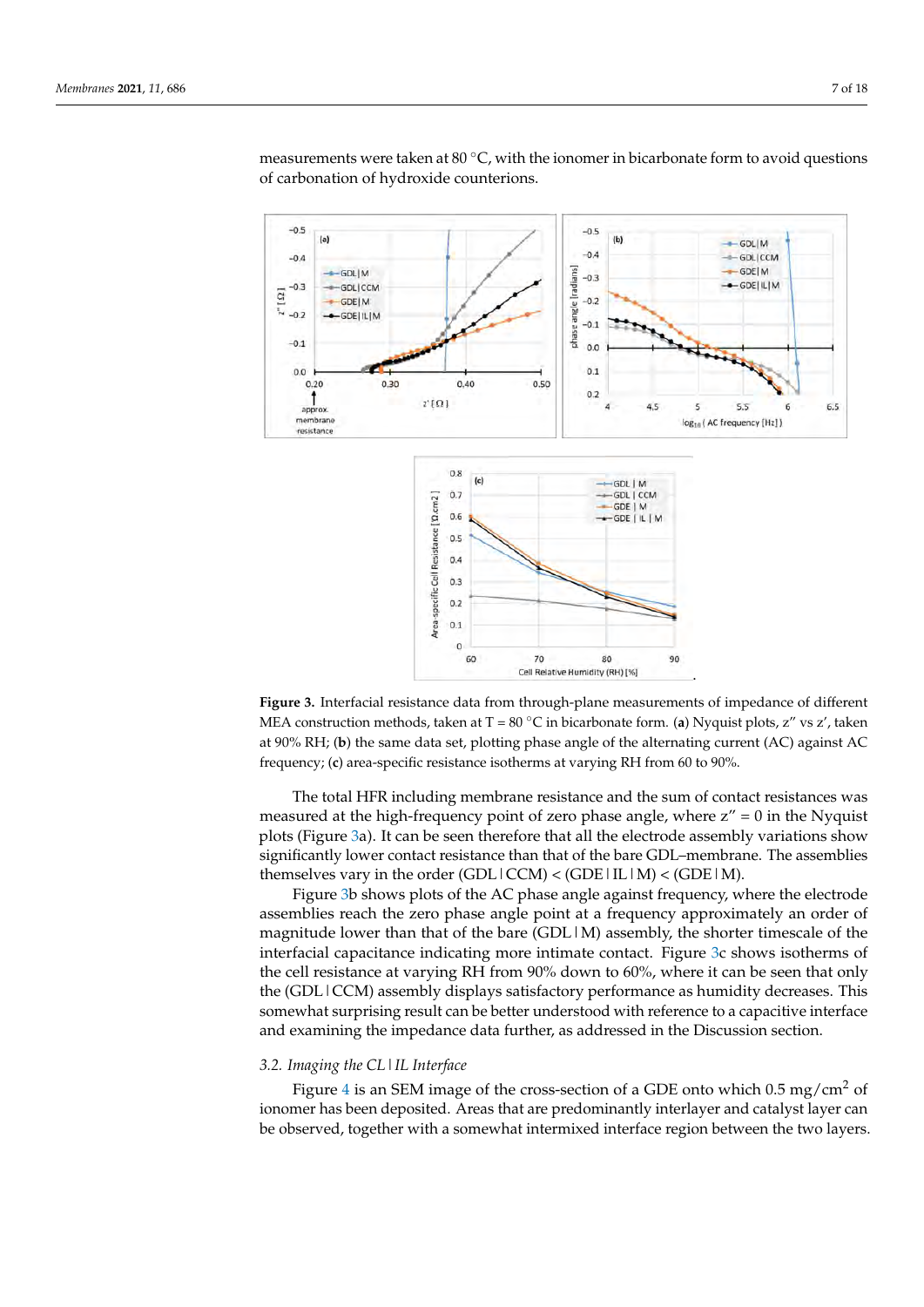<span id="page-7-0"></span>

**Figure 4.**   $\frac{1}{2}$  is a section of an ion interlayer months of an ion interface,  $\frac{1}{2}$  is a section of  $\frac{1}{2}$  interface,  $\frac{1}{2}$  is a section of  $\frac{1}{2}$  interface,  $\frac{1}{2}$  is a section of  $\frac{1}{2}$  interfa showing the ca. 1.7 µm interlayer protruding from the catalyst layer. showing the ca. 1.7 µm interlayer protruding from the catalyst layer. showing the ca. 1.7 µm interlayer protruding from the catalyst layer. **Figure 4.** Cross-sectional SEM image of an ionomer interlayer (IL)/catalyst layer (CL) interface,

# *3.3. Performance of MEA's in Fuel Cell Operation*

Figure [5](#page-7-1) shows a comparison of fuel cell performance for MEA's fabricated with GDE (with and without interlayer) and CCM data. Conditions are described in the Methods section. The fuel cell data show the same trend as the contact resistance, with the CCM's displaying the best performance, while adding an interlayer substantially improved the CCM's displaying the best performance, which are interlayer substantially substantially substantially substantially substantially substantially substantially substantially substantially substantially substantially subs

<span id="page-7-1"></span>

**Figure 5. Figure 5. Figure 5. Figure 5. Figure 5. Figure 5. Figure 5. Figure 5. Figure 5. Figure 5. Figure 5. Figure 5. Figure 5. Figure 5. Figure 5. Figure 5. Figure 5. Figure 5. Figur** CCM's (diamonds), GDE's (triangles), and GDE's with interlayer (circles). Note that the GDE form showed very poor relative performance, whereas adding an interlayer  $({\sim}0.1 \text{ mg/cm}^2 \text{ of ionomer})$ allowed performance approaching that of the CCM. allowed performance approaching that of the CCM. allowed performance approaching that of the CCM. CCM's (diamonds), GDE's (triangles), and GDE's with interlayer (circles). Note that the GDE form CCM's (diamonds), GDE's (triangles), and GDE's with interlayer (circles). Note that the GDE form **Figure 5.** Polarization curves recorded in  $H_2/CO_2$ -free air for a 5 cm<sup>2</sup> fuel cell MEA's made from

# *3.4. Cross-Linking of Ionomer Precursors via Quaternization of Secondary Diamines*

The material properties of recast ionomer within a catalyst layer are inherently difficult to evaluate due to their low concentration relative to the catalyst and other solid components. Therefore, free-standing membranes of the polymer precursor were cast and aminated in TMA/TMHDA solutions. Following completion of the amination reaction, changes to IEC and conductivity were evaluated, as set out in Figure [6.](#page-8-0)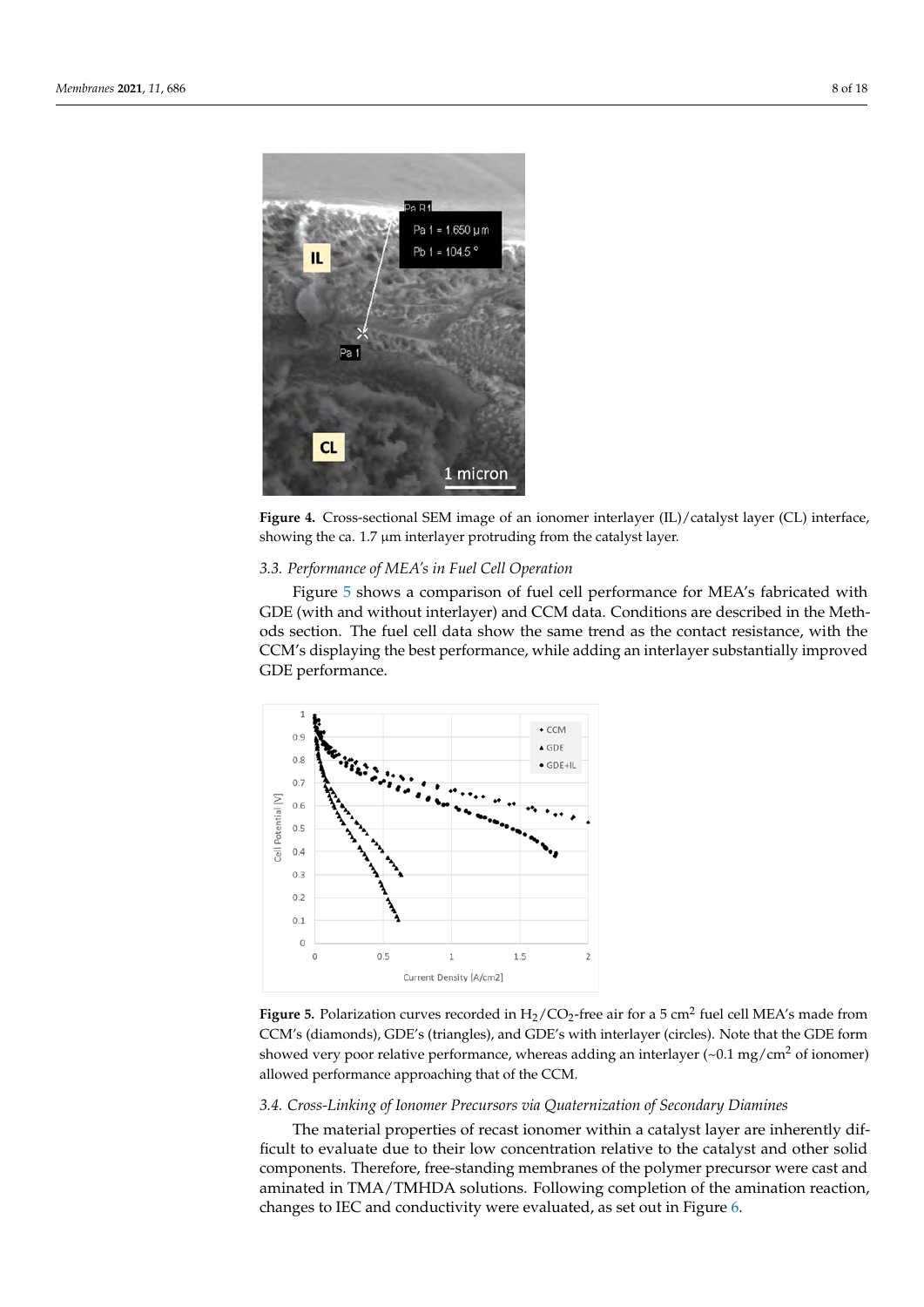<span id="page-8-0"></span>

**Figure 6.**  IEC and conductivity of conductivity of conductivity of conductivity of the uncrosslinked  $T_{\rm{N}}$  at  $T_{\rm{N}}$ following amination reactions with varying proportions of the crosslinking diamine (TMHDA) together with the non-crosslinking monoamine (TMA). together with the non-crosslinking monoamine (TMA). **Figure 6.** IEC and conductivity of crosslinked AEM's, as a proportion of the uncrosslinked values,

*3.5. Hydrogen Crossover in GDE-based MEA's*  in the catalyst layers, we nevertheless used these properties as a qualitative guide to the expected outcome in the catalyst layers, as well as in the membrane-like interlayer deposited on the catalyst layers. The electro-since for the electro-since for the electro-since for the electro-Noting that the outcome of the amination reaction may be quantitatively different

It can be seen in Figure 6 that increasing the concentration of the crosslinking reactant lead to a lower degree of overall amination (lower achieved IEC) as well as a strong loss of anion conductivity in the layer. Such crosslinking would therefore need to be carefully controlled to optimize the tradeoff between performance and the intended crosslinking functionality. The sides of respective sides of respective sides, and which, especially under present

# 3.5. Hydrogen Crossover in GDE-Based MEA's

In the electrolyzer, the ionomer–CL interface contact resistance is relatively very low, and GDE-type MEA performance is quite high, since for these experiments the electrolyzer device operates in 1M aqueous KOH. Any "gaps" at the interface will have the high ionic conductivity of the electrolyte solution (in the hundreds of  $mS/cm$ ) and, in addition, the ionomer is kept well-hydrated and thus conductive.

Such gaps are, however, potentially problematic as they may act as pooling points for gaseous hydrogen and oxygen (on respective sides), and which, especially under pressure, may facilitate gas crossover, pinhole development, may form "hot spots", etc., and would, therefore, best be minimized. With this in mind, we measured the performance of interlayers in terms of mitigation of hydrogen crossover. As the interlayers formed at least a semi-continuous layer over the GDE, they have a membrane-like quality that was optimized by minimizing hydrogen crossover versus 'membrane thickness'. In the case of the interlayers, this thickness is not well-defined, and we used instead a value of ionomer loading (mass of ionomer per  $cm<sup>2</sup>$  of electrode) in the interlayer. Here the hydrogen crossover rate was measured in units of  $A/cm<sup>2</sup>$  of limiting current in the opposite electrode (see Section [2\)](#page-2-0).

Optimization was performed by fabricating GDE's and interlayers with ionomer precursors, which were crosslinked to varying degrees during a post-production quaternization reaction as described previously [\[33\]](#page-16-17). We do not claim knowledge of the quantitative degree of crosslinking, but following the experiments above (Figure [6\)](#page-8-0), we made the presumption that the reaction proceeded correctly. Based on conductivity and crossover results, we also surmised that an unknown but increasing amount of crosslinking occurred with increasing proportions of TMHDA in the amination reaction bath.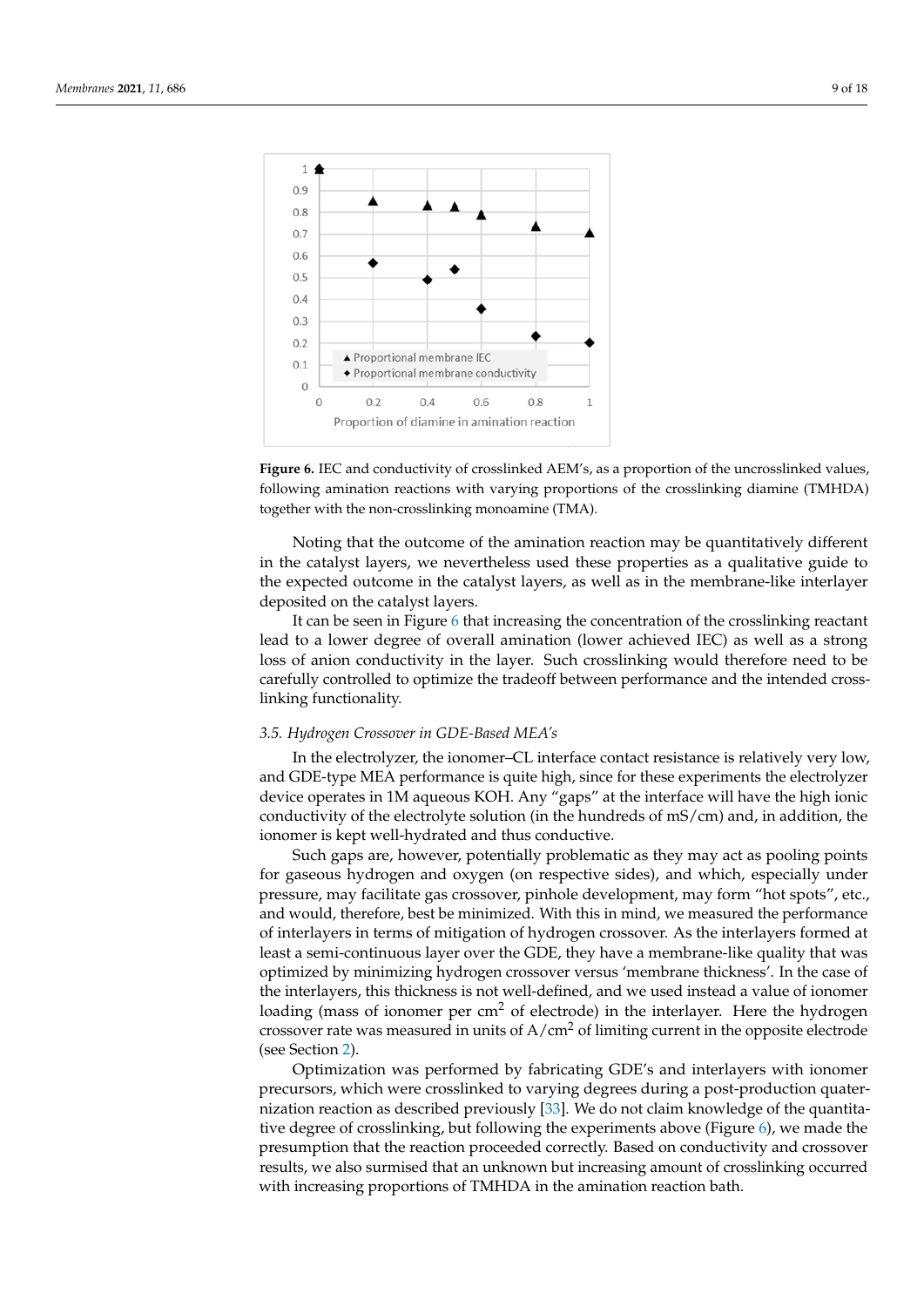Figure [7](#page-9-0) shows the effect on hydrogen crossover of adding interlayers with a selection of different thicknesses and crosslinking proportions. It can be seen that the thin  $(0.12 \text{ mg/cm}^2)$  membrane-like interlayer was able to significantly reduce crossover current. The combined amount of added ionomer from the two electrodes would be sufficient only for around 2  $\mu$ m of equivalent membrane thickness. Adding cross-linking diamine  $(9.1$  TMHDA:TMA) to the amination process further reduced the crossover current by a factor of more than two. Note that the using 100% TMHDA in the amination process yielded data that do not show sufficient current density in the cathodic direction, where .<br>hydrogen evolution should occur. It is possible then that the limiting current in the anodic direction, which should be determined by hydrogen crossover rate, may instead result from cell pathology, and so this crossover result is not considered further. Finally, increasing the interlayer loading to 5 mg/cm<sup>2</sup> on each electrode had a similar effect on the crossover rate as crosslinking the interlayer with the 9:1 TMHDA:TMA amination procedure.

sumption that the reaction proceeded correctly. Based on conductivity and crossover  $\mathcal{L}_\mathcal{S}$ 

<span id="page-9-0"></span>

**Figure 7.** Hydrogen crossover measurement versus layer thickness. For this experiment, an ultra-**Figure 7.** Hydrogen crossover measurement versus layer thickness. For this experiment, an ultra-thin thin (5 m) reinforced, ionomer-infused support substrate was used as a dummy membrane (5 µm) reinforced, ionomer-infused support substrate was used as a dummy membrane which provided ionic conductivity between counter and working electrodes without substantially inhibiting hydrogen crossover. This substrate was placed between identical GDE's, allowing a qualitative evaluation of the membrane-like properties of the interlayers. The crossover of the "support substrate only" (dashed line) was measured with interlayer-free GDE's. Interlayer loadings are 0.12 mg/cm<sup>2</sup>, corre- $\frac{1}{2}$  mg/cm2 ("thick interlayer", or 0.12 mg/cm<sup>2</sup> ("thick interlayer", or 0.14 line), or order destroyed sponding to <1 micron of interlayer, or  $0.5 \text{ mg/cm}^2$  ("thick interlayer", solid line), on each electrode.

# *3.6. Performance of MEA's in Electrolyzer Operation*

Figure [8](#page-10-0) shows electrolyzer polarization curves at 80 °C under circulation of 1 M KOH in both electrodes, with different interlayer configurations at the cathode. Figure 8a shows non-crosslinked interlayers of increasing thickness. The GDE with no interlayer showed the highest performance, whereas the thick (0.5 mg/cm<sup>2</sup>) interlayer performed slightly better than the thin (0.12 mg/cm<sup>2</sup>) layer. The difference in performance between these three, non-crosslinked GDE's was moderate however, allowing for co-optimization of crossover and performance by interlayer loading.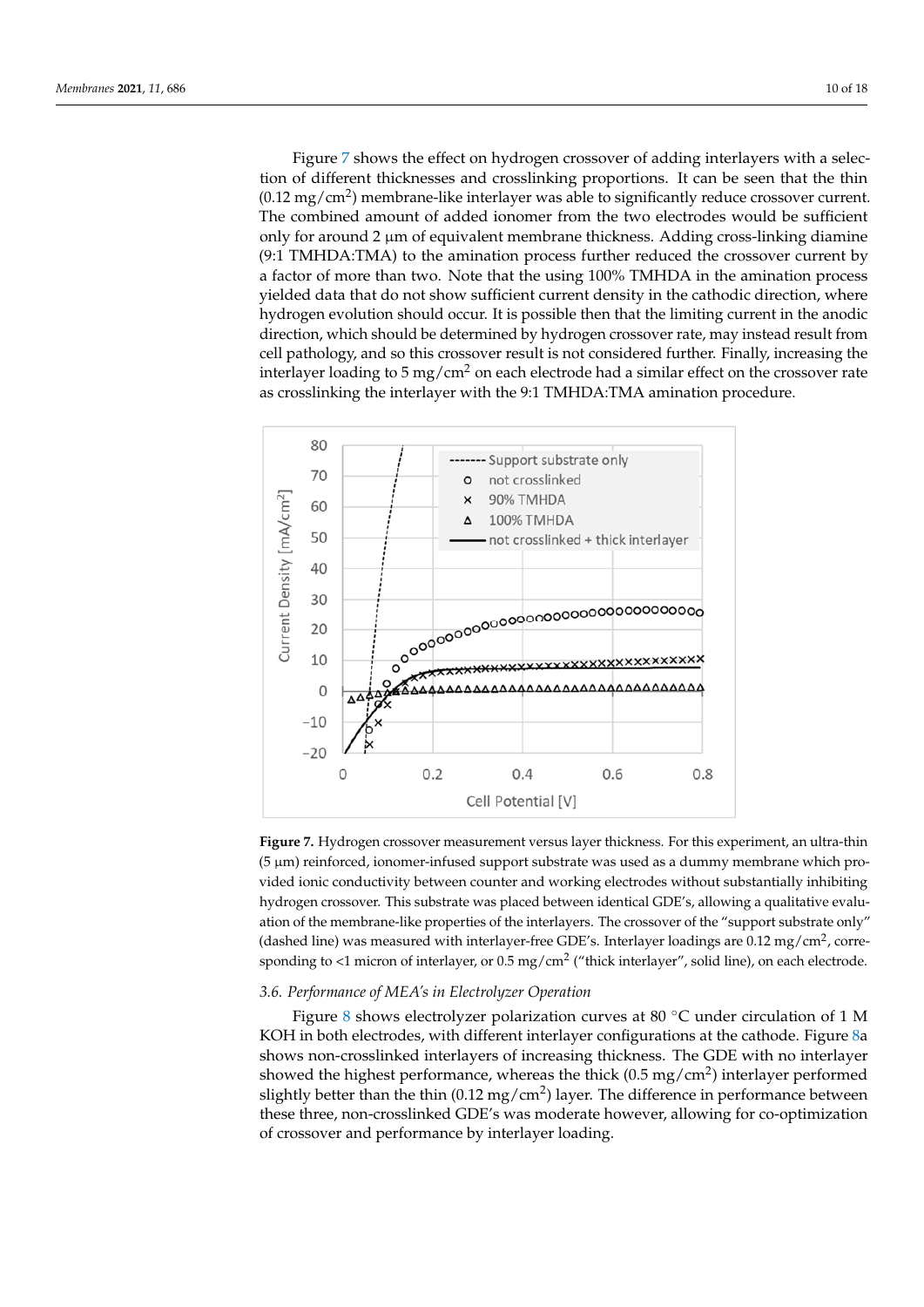<span id="page-10-0"></span>

Figure 8. Polarization curves recorded for  $5 \text{ cm}^2$  electrolyzer MEA's with various configurations of GDE + interlayer, corporating (**a**) uncrosslinked and (**b**) crosslinked (90:10 TMHDA:TMA amine ratio) ionomer. incorporating (**a**) uncrosslinked and (**b**) crosslinked (90:10 TMHDA:TMA amine ratio) ionomer.

The crosslinked GDE's on the other hand (Figure [8b](#page-10-0)) showed relatively poor performance with only approximately 1 A/cm<sup>2</sup> achievable at 2.0 V, and much less when just the thin interlayer was added. It is clear that further optimization is needed on elec-<br>interlayer was added. It is clear that further optimization is needed on electrode crosslinking to improve electrolyzer performance, to enable the significant benefit to hydrogen crossover observed in Figure [7](#page-9-0) to be exploited.

linking to improve electrolyzer performance, to enable the significant benefit to hydrogen

# here) could be referred to as the "intimacy" of the contact. This value would be 1 for con-**4. Discussion**

# 4.1. MEA Preparation Methods, Interfacial Resistance and Performance

strongly, from <<1 to >>1, depending on the quality of the interface formed. Important differences and limitations emerge between CCM and GDE-type production routes. Surface roughness ensures that the effective contact area is different from the<br>routes. Surface rough the effective contact area is different from the example of the effective geometric area, and the ratio between these two (which we do not attempt to quantity nero) could be referred to as the "intimacy" of the contact. This value would be 1 for contact between two perfectly flat surfaces, while between rough surfaces, the ratio may vary between two perfectly hat surfacely while setween rough surfacely the ratio may vary<br>strongly, from <<1 to >>1, depending on the quality of the interface formed. geometric area, and the ratio between these two (which we do not attempt to quantify here)

It is expected that interfaces established during production, by casting of one layer  $\alpha$  is expected that interfaces established during production,  $\epsilon_y$  casing of the mysic onto another, would be more intimate than those created during assembly, by physically pressing one to the other, since casting layers (of catalyst and/or ionomer) is done from a liquid that can spread to match the shape of the substrate layer, while simple mechanical pressing (not including hot-pressing, which is unavailable for ionomers used in this study) cannot achieve the same intimacy. The schematic in Figure [9](#page-11-0) represents a closer view of the interfaces thus formed in CCM and GDE modes of MEA production. As we shall see, the results from Figure [3](#page-6-0) can be interpreted on this basis.

Interfaces between more resistive layers, with lower contact area-specific conductance, would be more adversely affected by low effective contact area. In Figure [3a](#page-6-0), the lowest contact resistance is indeed seen for the CCM, for which the ionomer–catalyst layer contact is the most intimate (Figure  $9a$ ), whereas this same interface is less intimate in the GDE (Figure [9b](#page-11-0)). A low interfacial impedance is less important in the (GDL|CL) interface, because it involves electronic resistivity, which for both the GDL and any well-designed catalyst layer, is orders of magnitude lower than the ionic resistivity.

The addition of the interlayer (Figure [9c](#page-11-0)), cast onto the GDE, decreases the overall resistance across the MEA (Figure [3a](#page-6-0)). This indicates that the improvement in the contact resistance due to greater intimacy is substantially greater than any increase in resistance due to increased overall ionomer thickness (counting the membrane + interlayer).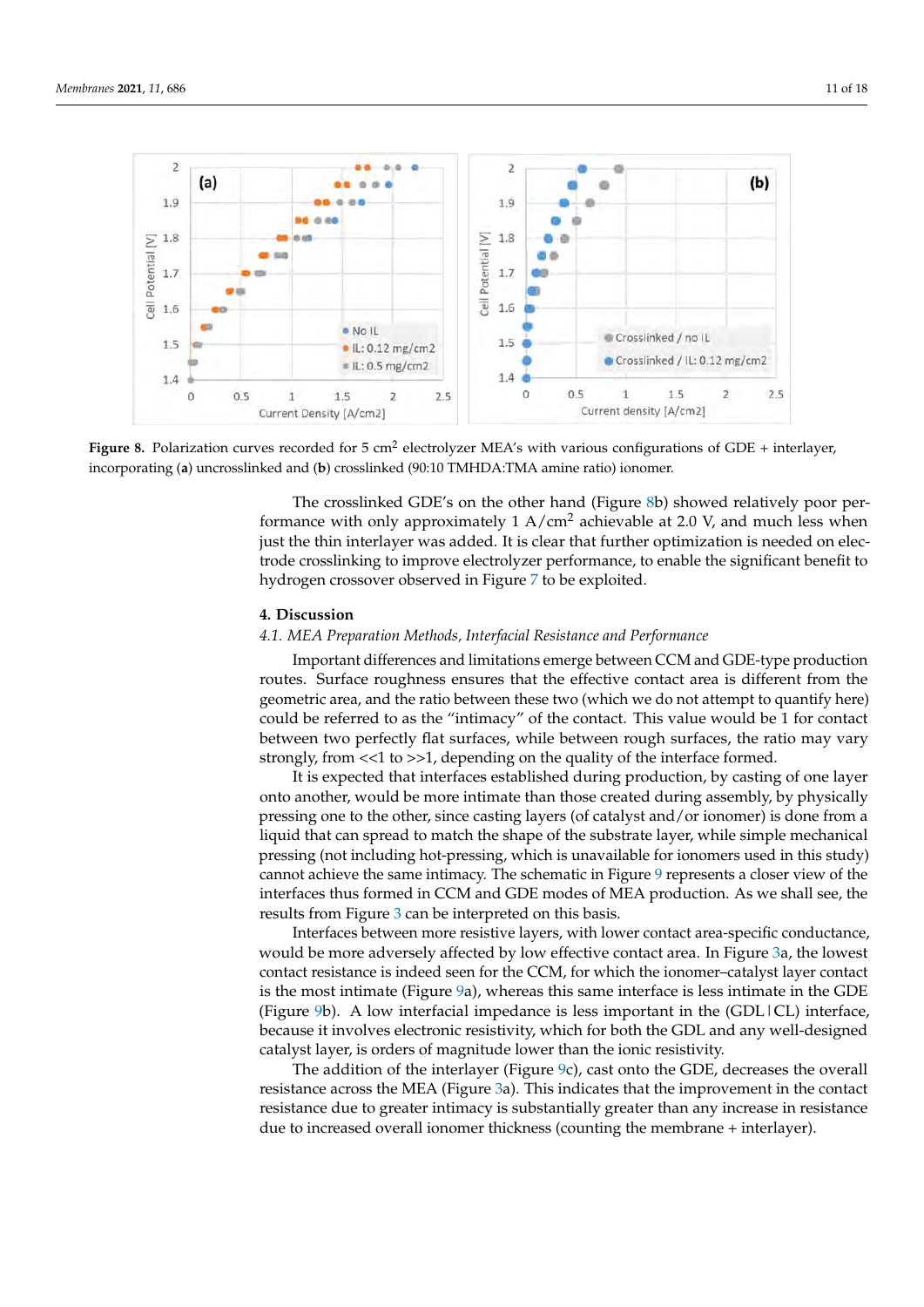<span id="page-11-0"></span>

**Figure 9.** Schematic close-up of cross-sections of non-hot-pressed MEA's generated by (a) CCM (b) GDE and (**c**) GDE + interlayer ("IL") methods, illustrating the likely imperfections in the desired GDE and (**c**) GDE + interlayer ("IL") methods, illustrating the likely imperfections in the desired intimate contact between each of the layer interfaces. Note that the membrane surface, consisting intimate contact between each of the layer interfaces. Note that the membrane surface, consisting of recast polymer (ionomer), can typically be made with lower roughness than GDL or CL surface consisting of stacked nanoparticles. consisting of stacked nanoparticles.

Some mechanistic information can be elucidated from Figure 3b, which shows the variation in the frequency at which the HFR value is reached. Note that an electronic-ionic interface as depicted in Figure 2 is expected to show RC-type equivalent circuit behavior in an impedance spectrum. The time constant,  $\tau$ , of the element (the reciprocal of which determines the "high frequency" point) is directly proportional to the micro-structural effective surface area of the capacitive element for which capacitance C, proportional to *τ*, is related to the interfacial area A in the general capacitor equation:

$$
C = \frac{\varepsilon \varepsilon_0 \times A}{d} \tag{2}
$$

Since *A* represents the effective, rather than geometrical, contact area, increased effective ionic–electronic contact area provided by CL's manifests itself as an increase in  $\tau$ , and a decrease in the frequency at which the high-frequency zero phase angle occurs.

That same effective contact area is also a coefficient in the R term (the charge transfer resistance) of the RC element. This value of R, which is inversely proportional to *A*, contributes in series with the HFR to the DC resistance of the MEA, which is the relevant resistance in device operation. The relative frequency of the HFR is thus correlated to the DC resistance via A and provides a quite sensitive indication of the quality of the membrane–catalyst layer interface that is missed by the HFR measurement alone.

A dispersion of the two phases strongly increases the time constant versus the (GDL | M) configuration (Figure [3b](#page-6-0)), as well as decreasing the HFR. In a well-humidified MEA, where the ionomer is highly conductive (*ca*. 20 S·cm<sup>−1</sup> in bicarbonate form, and about 5x greater in hydroxide form [\[37\]](#page-16-21)), Figure [3b](#page-6-0) shows that all the catalyst layers provide a substantially improved intimacy versus a naked (GDL|M) interface, with an order of magnitude decrease in the high-frequency point of the impedance spectrum for the GDE,<br>magnitude decrease in the high-frequency point of the impedance spectrum for the GDE, and even more for the CCM configuration. The addition of the interlayer to the GDE also brings the high-frequency point very close to that of the CCM.

Due to the better ionic contact achieved between membrane and CL, the CCM is still  $\epsilon$ preferred for the fuel cell. However, CCM's are not always straightforward to employ,<br>presented the industrial circle AFM device (orting agreement allowed the fuel celevative  $50 \text{ cm}^2$  [\[38\]](#page-16-22)). Membranes may potentially swell or even disintegrate when exposed to so can  $[60]$ . Membranes may potentially swell of even disintegrate when exposed to solvents such as those used in catalyst inks, especially if the ink is used to disperse the same in the interval bicarbonate form, and about 5x conductive (*ca.* 20 Secure 5x conductive form, and about 5x conduction of the membrane. Since electrode properties are strongly influenced by especially in technical-sized AEM devices (active areas nominally greater than about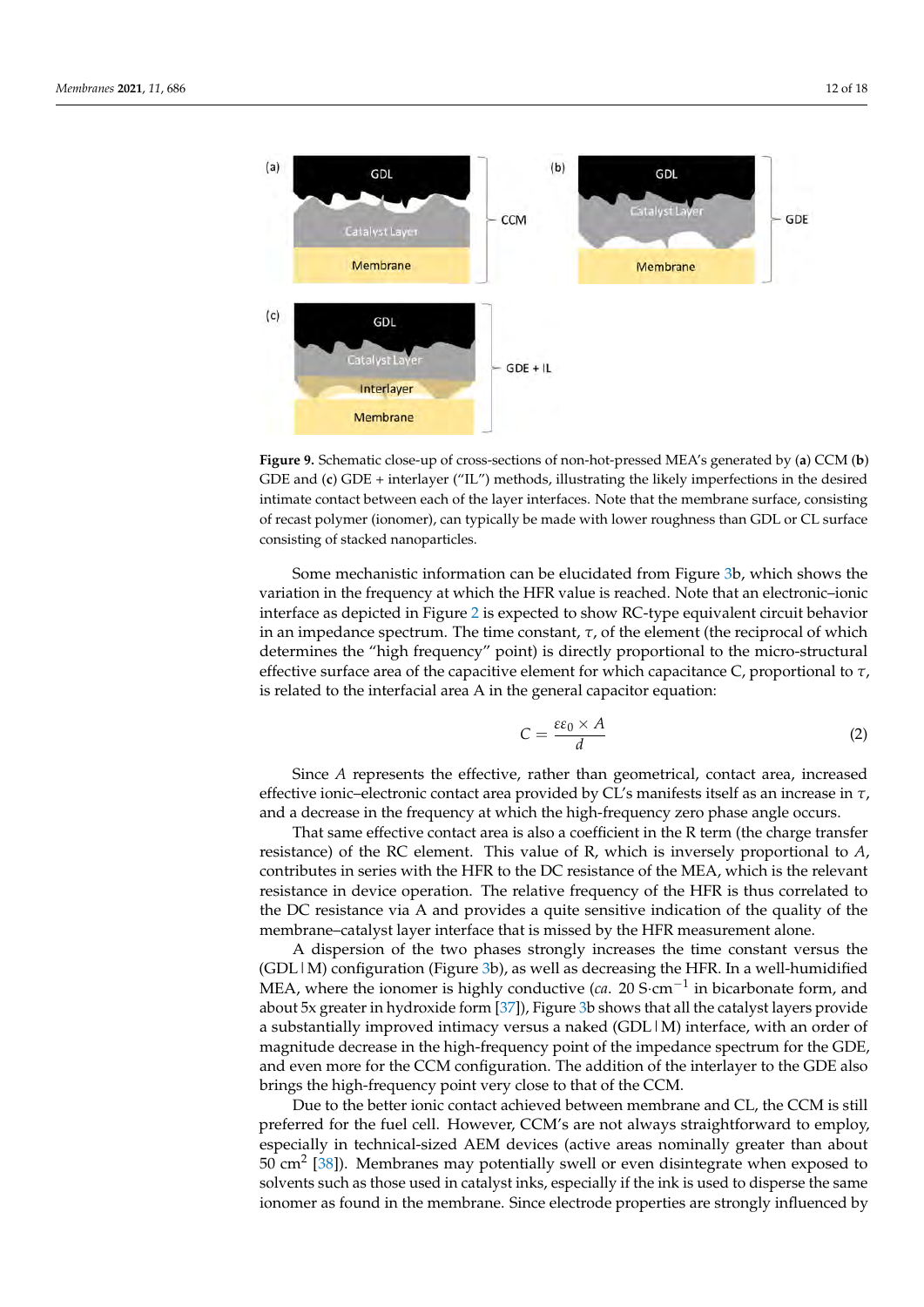the ink solvents, compromising in this area to accommodate the membrane is undesirable and possibly even unfeasible, and a GDE-based approach would then be required.

The interlayer on the GDE goes some way to alleviating this issue. However, as can be seen in Figure [3c](#page-6-0), when the MEA's are dried to  $60\%$  RH, the (GDE | M) and the (GDE | IL | M) MEA's both lose conductance, even to a greater extent than the naked (GDL  $|M\rangle$  layer. This effect probably arises simply because of the strong loss of ionic conductivity due to low humidity: Any intimacy provided between ionomer and catalyst particles in the GDE (whether by ionomer already in the layer, or by the added ionomer interlayer) is nullified when the ionic conductivity is low, and overcome by the inherent roughness of the electronically conducting phase of the catalyst layer.

The point of transition between these regimes is at about 75% RH (in Figure [3c](#page-6-0)), though this would vary according to the intrinsic conductivity, water uptake isotherm and especially degree of hydroxylation, of the ionomer in question. Thus even with an interlayer, the GDE approach appears to be more susceptible to dry conditions than the CCM and is thus (so far) only a partial solution, at least for fuel cells, that should benefit from further optimization of MEA production processes.

# *4.2. Fuel Cell Performance versus MEA Fabrication Process*

As discussed above, the measured HFR provides only a hint of the effect of contact impedance on device performance in DC (e.g., polarization or constant discharge) measurements. This can be appreciated from the fuel cell polarization curves of Figure [5.](#page-7-1) Clearly, qualitative agreement between contact resistance (Figure [3a](#page-6-0)) and fuel cell device performance (Figure [5\)](#page-7-1) is observed. The few m $\Omega$ ·cm<sup>2</sup> of additional contact HFR measured for the GDE cannot account for the performance loss measured in the device, even with the interlayer added.

The present study does not allow deduction of the absolute value of DC contact resistances from the MEA's, since it cannot be distinguished from other losses in fuel cell operation. However, an estimation of the relative DC contact resistances between the different MEA fabrication methods may be made by determining and comparing the slope of the polarization curves in the pseudo-linear region, observed at intermediate current densities for each MEA type. These values (labelled *DCR*) and the HFR for each device are presented in Table [1.](#page-12-0) From these values, two contact resistances are determined, *relative to the CCM*, as follows (also shown in Table [1\)](#page-12-0). The simplest model of contact impedance between imperfect surfaces, is used [\[39\]](#page-16-23). A series resistance, R<sub>S</sub>, is combined with a single RC equivalent circuit element, with resistive component *R*1. Given identical layers in the different MEA constructions, these values can be determined relative to a reference MEA (the CCM). The change in HFR then gives the relative *R<sub>S</sub>*, and the change in the DCR (with HFR subtracted out) gives the relative *R*1:

$$
R_{\rm S} - R_{\rm S,CCM} \approx \text{HFR} - \text{HFR}_{\rm CCM},\tag{3}
$$

$$
R_1 - R_{1,CCM} \approx DC \text{ resistance} - (R_S - R_{CCM}) \tag{4}
$$

<span id="page-12-0"></span>Table 1. Cell HFR, estimated DC resistance (~DCR) and derived estimates of contact resistances, relative to that of the CCM-based MEA, for the different fabrication methods (see text for further explanation). Note the cell HFR values do not match the ex situ impedance measurements (Figure [3\)](#page-6-0) quantitatively because the fuel cell operates with membrane and CLs in hydroxide form, while the MTS measurements were performed in  $HCO_3^-$  form.

| <b>MEA</b>               | <b>HFR</b> | $\neg DCR$ | $\sim (R_S - R_{S,CCM})$ | $\sim (R_1 - R_{1,CCM})$ |                        |
|--------------------------|------------|------------|--------------------------|--------------------------|------------------------|
| <b>CCM</b><br><b>GDE</b> | 42<br>310  | 140<br>630 | 270                      | 230                      | $(m\Omega \cdot cm^2)$ |
| $GDE + IL$               | 50         | 200        |                          | 60                       |                        |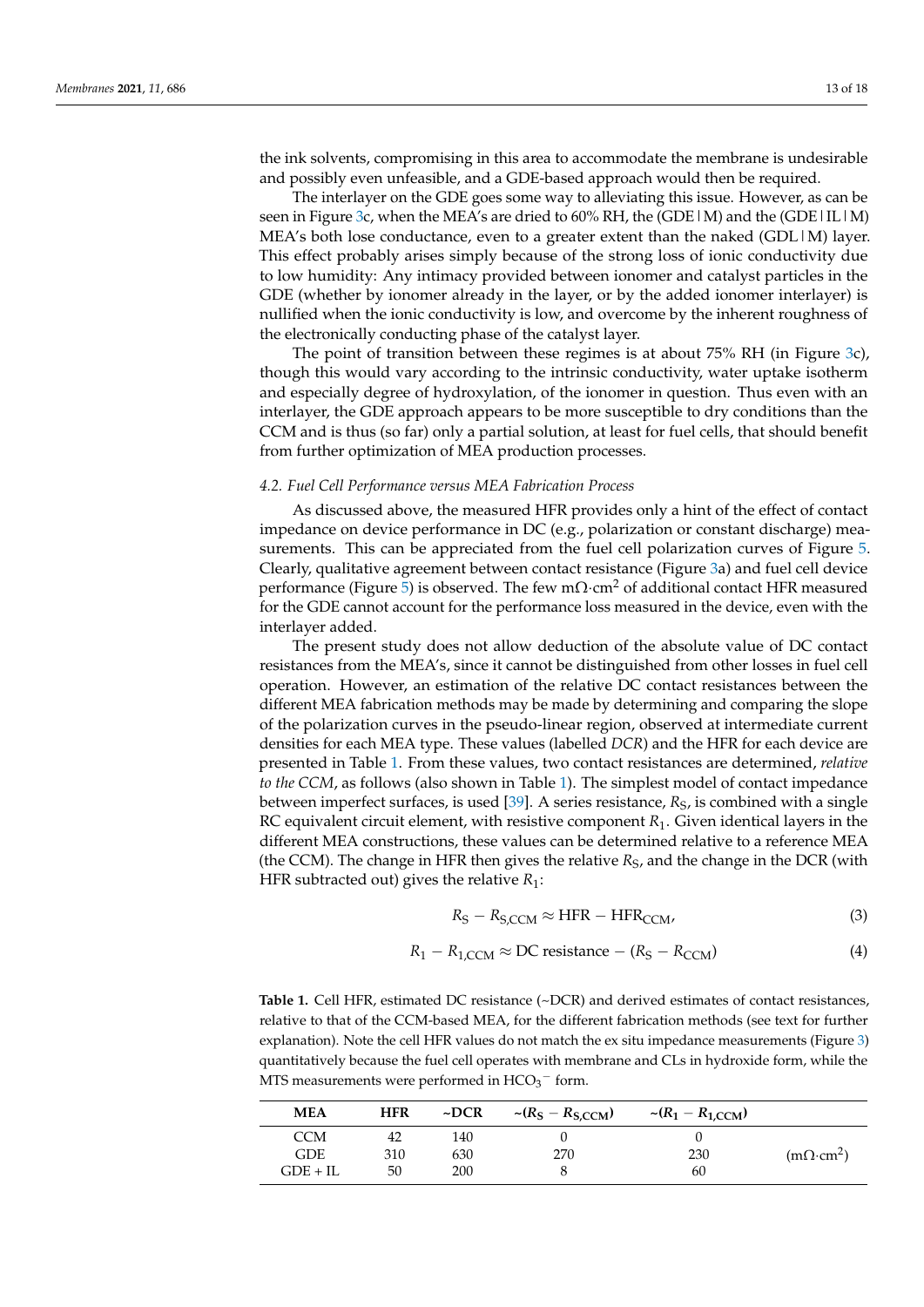The large change in fuel cell HFR for the GDE versus CCM is anomalous and suggests that additional effects come in to play under current, as a result of the relatively poor interface, that prevents further interpretation in the context of derived, apparent DC resistance.

Meanwhile the change from CCM to GDE+interlayer is in the range expected, based on the ex situ data (Figure [3a](#page-6-0)), given the shift from bicarbonate to hydroxyl form of the ionomer. We can then interpret the relative  $R_1$  increase as a contact impedance effect representing the performance cost of working with the GDE versus the CCM, with the mitigating interlayer in place.

It can be seen that the contact resistance at high frequency, as determined by both the ex situ and device tests, is comparable with the best available in the literature (see, for example, [\[2](#page-15-1)[,25\]](#page-16-9)), for both CCM and GDE with interlayer. Around 30% of the overall cell high-frequency resistance can be attributed to contact and not membrane resistance (Figure [3a](#page-6-0) and Table [1\)](#page-12-0). However, the huge effect on the fuel cell performance (Figure [5](#page-7-1) and Table [1\)](#page-12-0), accompanied by a relatively minor effect on ex situ contact resistance, of a poor GDE interface is striking. The high frequency measure takes into account only the contact between membrane surface and electronically conducting catalyst layer. Ionomer in the catalyst layer of this MEA is insufficiently continuous with the layer–membrane interface under fuel cell conditions (including direct current and, potentially, low ionomer hydration at least in the cathode [\[20,](#page-16-4)[36\]](#page-16-20)). Low ionomer hydration is particularly damaging in hydrocarbon ionomers due to the highly sensitive dependence of conductivity on hydration [\[40\]](#page-17-0).

In the CCM and GDE with interlayer, that continuity is strongly enhanced as seen in Figure [5.](#page-7-1) The more sensitive ex situ predictor of that success is the frequency at which zero phase angle is achieved (Figure [3b](#page-6-0)). It seems clear meanwhile, when a hydrocarbon-based ionomer is used, that contact impedance is very significant, and a full appreciation of this loss mechanism is of high importance in the construction of AEM Fuel Cell MEA's.

#### *4.3. GDE + Interlayer—The Effect on Hydrogen Crossover and Performance of Electrolysis Cells*

The effect of the interlayer, including degree of crosslinking, on the  $H_2$  crossover is of primary concern for electrolyzer systems. It is desirable to be able to run these systems in highly pressurized environment, over 30 and even up to 100 bar, while maintaining a reasonably thin AEM for performance considerations. While the existence or not of an interlayer in the GDE cell has relatively little effect on performance (Figure [8a](#page-10-0)) as compared to the fuel cell configuration, the crosslinking process does adversely affect electrolyzer performance (Figure [8b](#page-10-0)). While we expect that optimizing the crosslinking process could mitigate this effect, it was observed meanwhile that a relatively thick interlayer, without crosslinking, had a relatively small effect on electrolyzer performance while greatly reducing membrane crossover. This apparent 'sweet spot' is highlighted in Table [2,](#page-13-0) which collates hydrogen crossover and electrolyzer performance of the various interlayer configurations.

<span id="page-13-0"></span>Table 2. The hydrogen crossover (expressed as the limiting current density in the crossover experiment, in mA/cm<sup>2</sup>) and electrolyzer cell performance (current density at 1.8 V) are tabulated for different GDE+IL configurations.

| <b>MEA</b> (GDL+IL)                     | H <sub>2</sub> Crossover at $\Delta P = 2$ bar (mA/cm <sup>2</sup> ) | EL Current Density at 1.8 V (A/cm <sup>2</sup> ) |
|-----------------------------------------|----------------------------------------------------------------------|--------------------------------------------------|
| IL 0.12 mg/cm <sup>2</sup> ; Non-XL     | 26.6                                                                 | 0.88                                             |
| IL 0.12 mg/cm <sup>2</sup> ; 90% TMHDA  | 10.5                                                                 | 0.22                                             |
| IL 0.12 mg/cm <sup>2</sup> ; 100% TMHDA | $\overline{\phantom{a}}$                                             |                                                  |
| IL $0.5 \,\mathrm{mg/cm^2}$ ; Non-XL    | 7.7                                                                  | 1.05                                             |
| IL 0.5 mg/cm <sup>2</sup> ; 90% TMHDA   |                                                                      | 0.034                                            |

This membrane-like effect of the interlayers is quite significant. It is perhaps dangerous to derive a value of specific hydrogen permeability, since the experiments are performed on an ionomer-coated electrode for which the thickness is not precisely known, but one can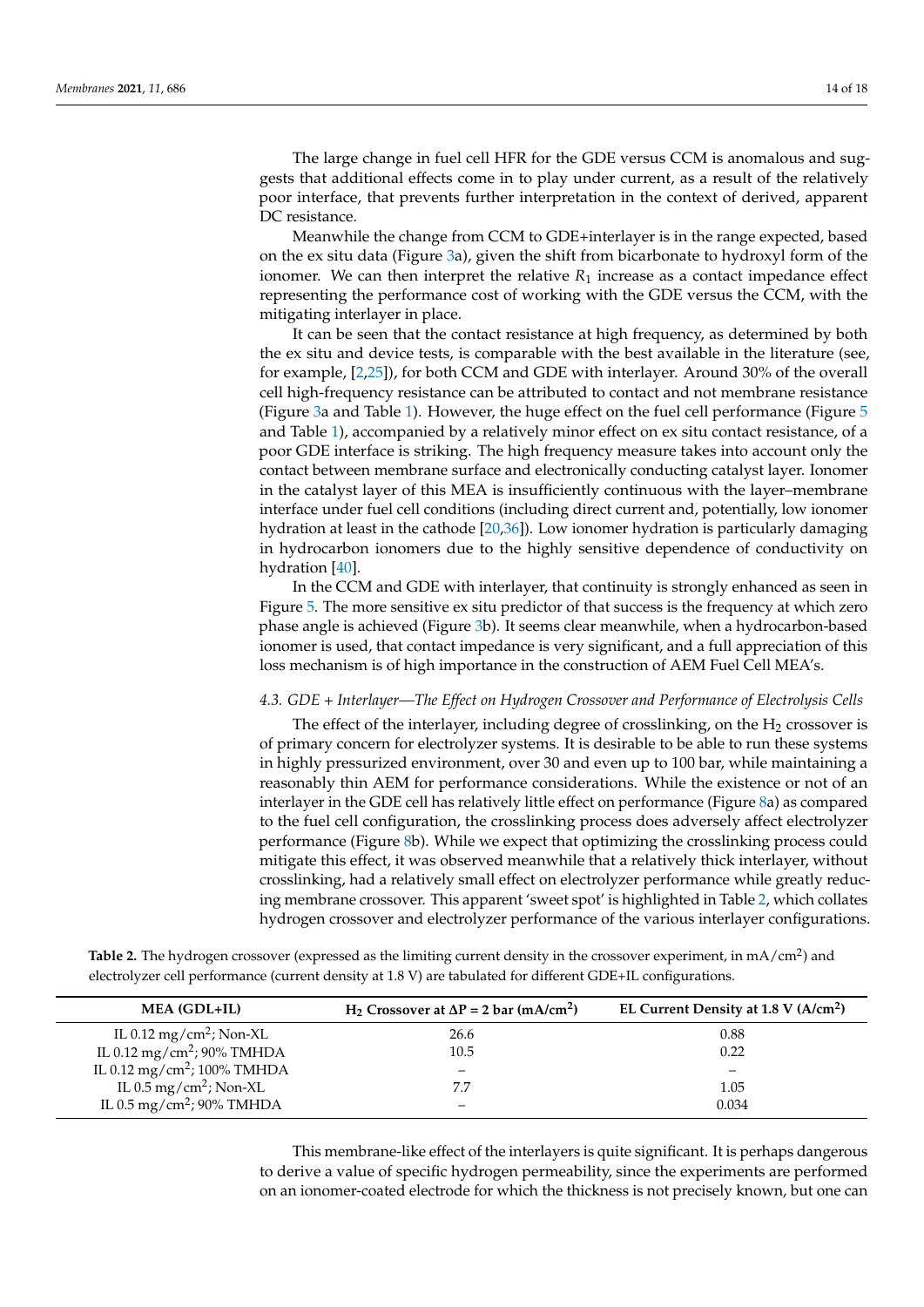estimate a nominal equivalent membrane thickness from the ionomer loading and density: Assigning a nominal material density of 1 g/cm<sup>3</sup>, 0.12 mg/cm<sup>2</sup> yields 2.4  $\mu$ m worth of membrane (summing of the two electrodes).

In Table [2,](#page-13-0) the corresponding value for the non-crosslinked membrane of 26.6 mA/cm<sup>2</sup> yields 1.6 × 10<sup>-14</sup> mol·m<sup>-1</sup>·s<sup>-1</sup>·Pa<sup>-1</sup>. This value is comparable to a Nafion® 117 membrane [\[41\]](#page-17-1), although the material is by no means fully contiguous, with a large portion "soaking in" to the GDE, and no special effort yet made to achieve continuity. Indeed, the SEM image in Figure [4](#page-7-0) of a 0.5 mg/cm<sup>2</sup> interlayer shows ~2  $\mu$ m thickness. Using this value instead of calculating a nominal estimated thickness, two electrodes (4 µm) gives ~8 mA/cm<sup>2</sup> of crossover, translating to  $4 \times 10^{-15}$  mol·m<sup>-1</sup>·s<sup>-1</sup>·Pa<sup>-1</sup>, which is well under the crossover rate of even dry Nafion<sup>®</sup> 117 membrane at the same temperature [\[42\]](#page-17-2).

## **5. Conclusions**

This work highlights the importance of the method of fabrication of alkaline membrane device MEA's, and is likely generalizable to most hydrocarbon-based exchange membrane devices. By measuring and comparing the relative contact resistance of different fabrication approaches, it shows the lack of intimacy of contact that can arise if the MEA fabrication process is inadequate, as well as demonstrating that the commonly used high-frequency resistance measurement alone is insufficient to diagnose such a problem. Based on these results, we showed that adding an ionomeric interlayer to gas diffusion electrodes, which otherwise show poor interfacial contact to the membrane in an MEA, greatly mitigates (without completely solving) this 'intimacy-of-contact' problem. We also looked at exploiting such an interlayer approach for the production of alkaline water electrolyzer MEA's, as a means to improve gas separation performance, and examine the possibility of optimizing this effect by in situ crosslinking. It was found that the interlayer was very effective, especially with crosslinking, in reducing hydrogen crossover, although the crosslinking in this work was quite detrimental to electrolyzer performance.

Useful development based on the results presented here could include, firstly, efforts to improve the intimacy of contact achieved by ionomer interlayers in GDE-based MEA's, making use of ex situ frequency-resolved impedance measurement to predict likely success in the device. Optimizing performance of crosslinked interlayers also seems a low-hanging fruit, for example by modifying the degree of crosslinking and choice of crosslinking agents, as well as optimizing post-production reaction conditions. The approach taken here shows highly promising crossover results that could allow for thinner membranes in electrolyzers if the electrochemical performance can be improved.

Finally, quantifying high pressure gas crossover of alkaline membranes sandwiched between interlayer-reinforced gas diffusion electrodes should be carried out, as well as evaluating the durability of MEA's produced using these techniques in fuel cell and electrolysis devices.

**Supplementary Materials:** The following are available online at [https://www.mdpi.com/article/10](https://www.mdpi.com/article/10.3390/membranes11090686/s1) [.3390/membranes11090686/s1.](https://www.mdpi.com/article/10.3390/membranes11090686/s1)

**Author Contributions:** Conceptualization, M.P. and A.A. (Alina Amel); methodology, A.A. (Aviv Ashdot), A.A. (Alina Amel), M.K. and A.K.; formal analysis, M.P. and A.A. (Alina Amel); investigation, A.A. (Aviv Ashdot), M.K. and A.K.; data curation, A.A. (Aviv Ashdot); writing—original draft preparation, M.P., A.A. (Alina Amel) and A.A. (Aviv Ashdot); writing—review and editing, A.A. (Aviv Ashdot), M.K., A.K., A.A. (Alina Amel) and M.P.; visualization, M.P.; supervision, A.A. (Alina Amel), M.P. and E.T.-G.; project administration, E.T.-G.; funding acquisition, E.T.-G., M.P. and A.A. (Alina Amel). All authors have read and agreed to the published version of the manuscript.

**Funding:** This project received funding from the Fuel Cells and Hydrogen 2 Joint Undertaking (JU) under grant agreement No 875024. This Joint Undertaking receives support from the European Union's Horizon 2020 research and innovation program, Hydrogen Europe and Hydrogen Europe research.

**Institutional Review Board Statement:** Not applicable.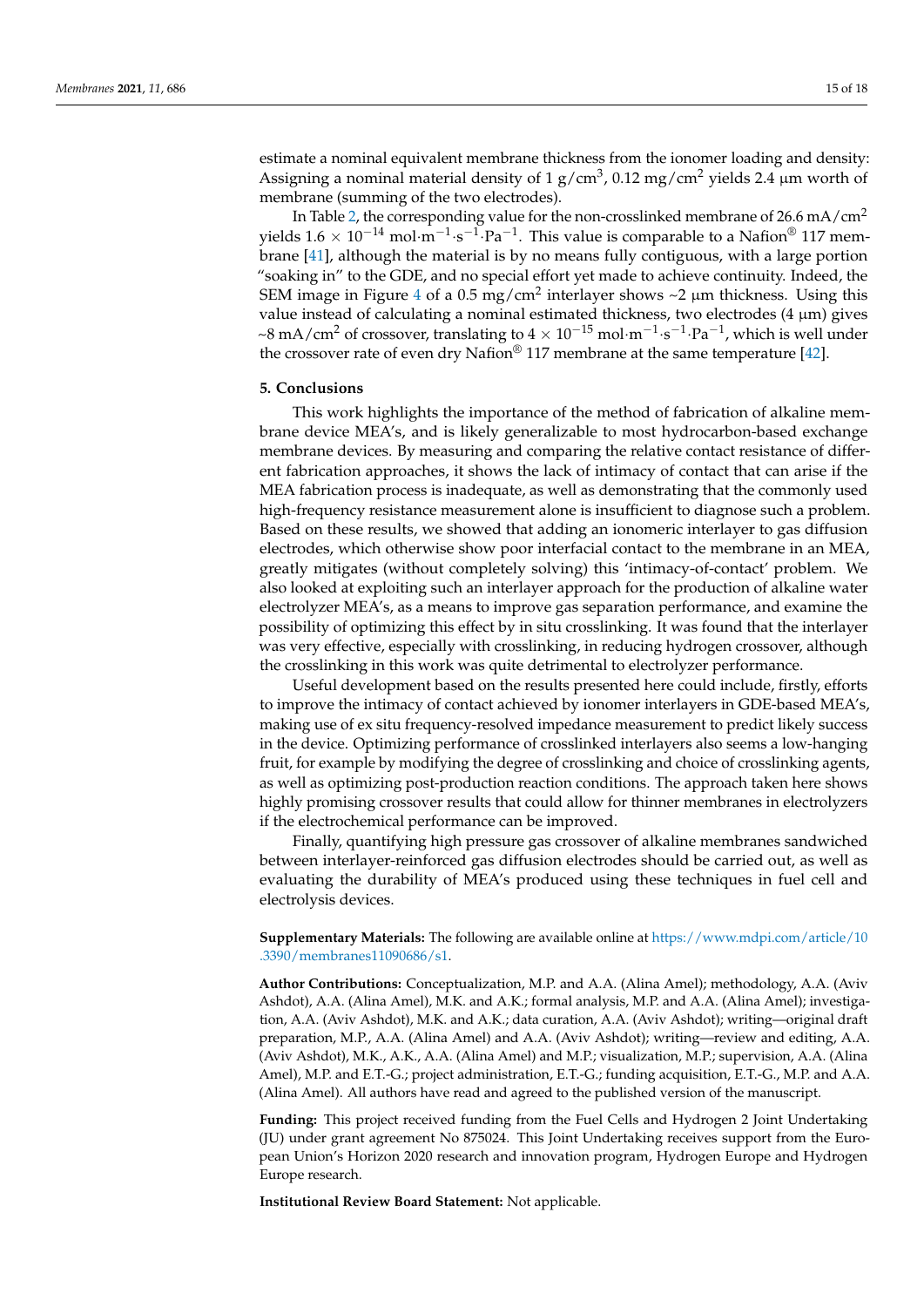**Informed Consent Statement:** Not applicable.

**Data Availability Statement:** The data presented in this study are available as supplementary materials.

**Conflicts of Interest:** The authors declare no conflict of interest. The funders had no role in the design of the study; in the collection, analyses, or interpretation of data; in the writing of the manuscript, or in the decision to publish the results.

# **Abbreviations**

| AEM        | Alkaline Exchange Membrane                                                      |
|------------|---------------------------------------------------------------------------------|
| AC         | <b>Alternating Current</b>                                                      |
| CCM        | Catalyst-Coated Membrane                                                        |
| CL         | Catalyst Layer                                                                  |
| DC         | Direct Current                                                                  |
| DCR.       | Resistance in Direct Current                                                    |
| DI         | De-ionized [water]                                                              |
| DMD        | Direct Membrane Deposition                                                      |
| GDE        | <b>Gas Diffusion Electrode</b>                                                  |
| <b>HFR</b> | High-Frequency Resistance                                                       |
| IEC        | Ion Exchange Capacity                                                           |
| IL.        | Interlayer                                                                      |
| MEA        | Membrane Electrode Assembly                                                     |
| PEM        | Proton Exchange Membrane                                                        |
| Pt/C       | Carbon-supported Platinum                                                       |
| TMA        | Trimethylamine                                                                  |
| TMHDA      | N,N,N',N'-tetramethyl-1,6-hexanediamine                                         |
| X Y        | Assembly of pre-fabricated MEA sub-components X and Y, where 'I' represents the |
|            | interface created at time of assembly                                           |

# **References**

- <span id="page-15-0"></span>1. Mandal, M. Recent Advancement on Anion Exchange Membranes for Fuel Cell and Water Electrolysis. *ChemElectroChem* **2020**, *7*, 1–11. [\[CrossRef\]](http://doi.org/10.1002/celc.202001329)
- <span id="page-15-1"></span>2. Hassan, N.; Mandal, M.; Huang, G.; Firouzjaie, H.A.; Kohl, P.A.; Mustain, W.E. Achieving High-Performance and 2000 h Stability in Anion Exchange Membrane Fuel Cells by Manipulating Ionomer Properties and Electrode Optimization. *Adv. Energy Mater.* **2020**, *10*, 2001986. [\[CrossRef\]](http://doi.org/10.1002/aenm.202001986)
- <span id="page-15-2"></span>3. Li, D.; Motz, A.R.; Bae, C.; Fujimoto, C.; Yang, G.; Zhang, F.-Y.; Ayers, K.E.; Kim, Y.S. Durability of anion exchange membrane water electrolyzers. *Energy Environ. Sci.* **2021**, *14*, 3393–3419. [\[CrossRef\]](http://doi.org/10.1039/D0EE04086J)
- <span id="page-15-3"></span>4. Mustain, W.E.; Chatenet, M.; Page, M.; Kim, Y.S. Durability challenges of anion exchange membrane fuel cells. *Energy Environ. Sci.* **2020**, *13*, 2805–2838. [\[CrossRef\]](http://doi.org/10.1039/D0EE01133A)
- <span id="page-15-4"></span>5. Moteallah, B.; Liu, Z.; Masel, R.I.; Sculley, J.P.; Ni, Z.R.; Meroueh, L. Next-generation anion exchange membrane water electrolyzers operating for commercially relevant lifetimes. *Int. J. Hydrogen Energy* **2020**, *46*, 3379–3386. [\[CrossRef\]](http://doi.org/10.1016/j.ijhydene.2020.10.244)
- <span id="page-15-5"></span>6. Varcoe, J.; Atanassov, P.; Dekel, D.R.; Herring, A.M.; Hickner, M.A.; Kohl, P.A.; Kucernak, A.; Mustain, W.E.; Nijmeijer, K.; Scott, K.; et al. Anion-exchange membranes in electrochemical energy systems. *Energy Environ. Sci.* **2014**, *7*, 3135–3191. [\[CrossRef\]](http://doi.org/10.1039/C4EE01303D)
- <span id="page-15-6"></span>7. Gottesfeld, S.; Dekel, D.R.; Page, M.; Bae, C.; Yan, Y.; Zelenay, P.; Kim, Y.S. Anion exchange membrane fuel cells: Current status and remaining challenges. *J. Power Sources* **2018**, *375*, 170–184. [\[CrossRef\]](http://doi.org/10.1016/j.jpowsour.2017.08.010)
- <span id="page-15-7"></span>8. Lim, K.L.; Wong, C.Y.; Wong, W.Y.; Loh, K.S.; Selambakkannu, S.; Othman, N.A.F.; Yang, H. Radiation-Grafted Anion-Exchange Membrane for Fuel Cell and Electrolyzer Applications: A Mini Review. *Membranes* **2021**, *11*, 397. [\[CrossRef\]](http://doi.org/10.3390/membranes11060397)
- 9. Mohanty, A.D.; Tignor, A.E.; Krause, J.A.; Choe, Y.-K.; Bae, C. Systematic alkaline stability study of polymer backbones for anion exchange membrane applications. *Macromolecules* **2016**, *49*, 3361–3372. [\[CrossRef\]](http://doi.org/10.1021/acs.macromol.5b02550)
- 10. Wang, J.; Zhao, Y.; Setzler, B.P.; Rojas-Carbonell, S.; Ben Yehuda, C.; Amel, A.; Page, M.; Wang, L.; Hu, K.; Shi, Y.; et al. Poly(aryl piperidinium) membranes and ionomers for hydroxide exchange membrane fuel cells. *Nat. Energy* **2019**, *4*, 392. [\[CrossRef\]](http://doi.org/10.1038/s41560-019-0372-8)
- <span id="page-15-9"></span>11. Wang, L.; Peng, X.; Mustain, W.E.; Varcoe, J.R. Radiation-grafted anion-exchange membranes: The switch from low- to highdensity polyethylene leads to remarkably enhanced fuel cell performance. *Energy Environ. Sci.* **2019**, *12*, 1575–1579. [\[CrossRef\]](http://doi.org/10.1039/C9EE00331B)
- <span id="page-15-8"></span>12. Fan, J.; Willdorf-Cohen, S.; Schibli, E.M.; Paula, Z.; Li, W.; Skalski, T.J.G.; Sergeenko, A.T.; Hohenadel, A.; Frisken, B.J.; Magliocca, E.; et al. Poly(bis-arylimidazoliums) possessing high hydroxide ion exchange capacity and high alkaline stability. *Nat. Commun.* **2019**, *10*, 2306. [\[CrossRef\]](http://doi.org/10.1038/s41467-019-10292-z)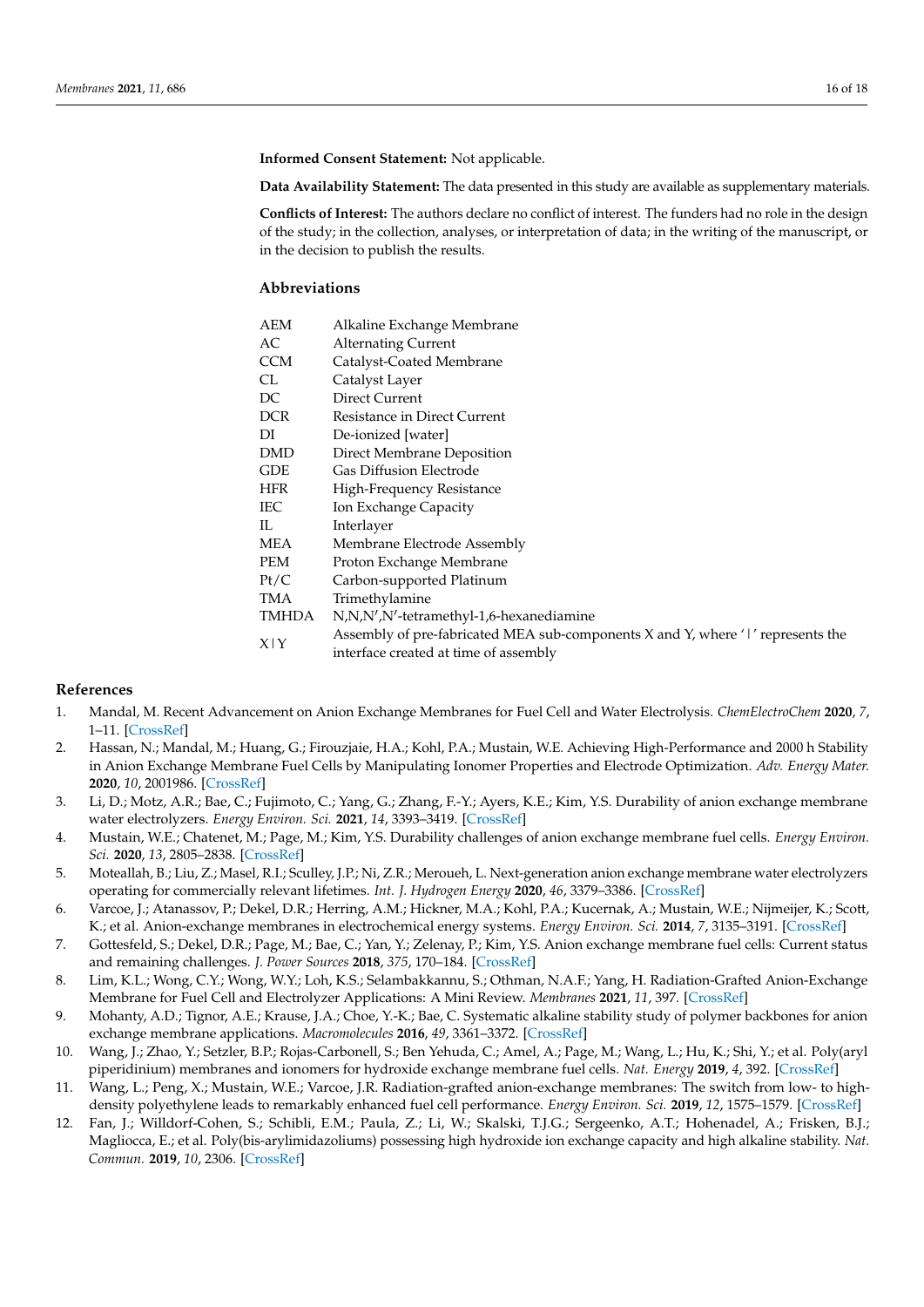- <span id="page-16-0"></span>13. Pan, J.; Zhu, L.; Han, J.; Hickner, M.A. Mechanically Tough and Chemically Stable Anion Exchange Membranes from Rigid-Flexible Semi-Interpenetrating Networks. *Chem. Mater.* **2015**, *27*, 6689–6698. [\[CrossRef\]](http://doi.org/10.1021/acs.chemmater.5b02557)
- 14. He, S.S.; Strickler, A.L.; Frank, C.W. A Semi-Interpenetrating Network Approach for Dimensionally Stabilizing Highly-Charged Anion Exchange Membranes for Alkaline Fuel Cells. *ChemSusChem* **2015**, *8*, 1472–1483. [\[CrossRef\]](http://doi.org/10.1002/cssc.201500133) [\[PubMed\]](http://www.ncbi.nlm.nih.gov/pubmed/25820199)
- 15. Kim, S.H.; Lee, K.H.; Chu, J.Y.; Kim, A.R.; Yoo, D.J. Enhanced Hydroxide Conductivity and Dimensional Stability with Blended Membranes Containing Hyperbranched PAES/Linear PPO as Anion Exchange Membranes. *Polymers* **2020**, *12*, 3011. [\[CrossRef\]](http://doi.org/10.3390/polym12123011)
- <span id="page-16-1"></span>16. Kim, D.-H.; Kang, M.-S. Pore-Filled Anion-Exchange Membranes with Double Cross-Linking Structure for Fuel Cells and Redox Flow Batteries. *Energies* **2020**, *13*, 4761. [\[CrossRef\]](http://doi.org/10.3390/en13184761)
- <span id="page-16-2"></span>17. Swaby, S.; Urena, N.; Perez-Prior, M.T.; Varez, A.; Levenfeld, B. Synthesis and Characterization of Novel Anion Exchange Membranes Based on Semi-Interpenetrating Networks of Functionalized Polysulfone: Effect of Ionic Crosslinking. *Polymers* **2021**, *13*, 958. [\[CrossRef\]](http://doi.org/10.3390/polym13060958)
- 18. Lu, W.; Shao, Z.-G.; Zhang, G.; Zhao, Y.; Yi, B. Crosslinked poly(vinylbenzyl chloride) with a macromolecular crosslinker for anion exchange membrane fuel cells. *J. Power Sources* **2014**, *248*, 905–914. [\[CrossRef\]](http://doi.org/10.1016/j.jpowsour.2013.08.141)
- <span id="page-16-3"></span>19. Qiao, J.; Fu, J.; Liu, Y.; Sheng, J. Highly stable hydroxyl anion conducting membranes poly(vinyl alcohol)/poly(acrylamide-codiallyldimethylammonium chloride) (PVA/PAADDA) for alkaline fuel cells: Effect of cross-linking. *Int. J. Hydrogen Energy* **2012**, *37*, 4580–4589. [\[CrossRef\]](http://doi.org/10.1016/j.ijhydene.2011.06.038)
- <span id="page-16-4"></span>20. Dekel, D.R.; Rasin, I.G.; Brandon, S. Predicting performance stability of anion exchange membrane fuel cells. *J. Power Sources* **2019**, *420*, 118–123. [\[CrossRef\]](http://doi.org/10.1016/j.jpowsour.2019.02.069)
- <span id="page-16-5"></span>21. An, L.; Zhao, T.S.; Chai, Z.H.; Tan, P.; Zeng, L. Mathematical modeling of an anion-exchange membrane water electrolyzer for hydrogen production. *Int. J. Hydrogen Energy* **2014**, *39*, 19869–19876. [\[CrossRef\]](http://doi.org/10.1016/j.ijhydene.2014.10.025)
- <span id="page-16-6"></span>22. Fortin, P.; Khoza, T.; Cao, X.; Martinsen, S.Y.; Barnett, A.O.; Holdcroft, S. High-performance alkaline water electrolysis using Aemion™ anion exchange membranes. *J. Power Sources* **2020**, *451*, 227814. [\[CrossRef\]](http://doi.org/10.1016/j.jpowsour.2020.227814)
- <span id="page-16-7"></span>23. Henkensmeier, D.; Najibah, M.; Harms, C.; Zitka, J.; Hnat, J.; Bouzek, K. Overview: State of the art commercial membranes for anion exchange membrane water electrolysis. *J. Electrochem. Energy Convers. Storage* **2020**, *18*, 024001. [\[CrossRef\]](http://doi.org/10.1115/1.4047963)
- <span id="page-16-8"></span>24. Firouzjaie, H.A.; Mustain, W.E. Catalytic Advantages, Challenges, and Priorities in Alkaline Membrane Fuel Cells. *ACS Catal.* **2020**, *10*, 225–234. [\[CrossRef\]](http://doi.org/10.1021/acscatal.9b03892)
- <span id="page-16-9"></span>25. Omasta, T.J.; Park, A.M.; LaManna, J.M.; Zhang, Y.; Peng, X.; Wang, L.; Jacobson, D.L.; Varcoe, J.R.; Hussey, D.S.; Pivovar, B.S.; et al. Beyond catalysis and membranes: Visualizing and solving the challenge of electrode water accumulation and flooding in AEMFCs. *Energy Environ. Sci.* **2018**, *11*, 551. [\[CrossRef\]](http://doi.org/10.1039/C8EE00122G)
- <span id="page-16-10"></span>26. Truong, V.M.; Duong, N.B.; Yang, H. Effect of Gas Diffusion Layer Thickness on the Performance of Anion Exchange Membrane Fuel Cells. *Processes* **2021**, *9*, 718. [\[CrossRef\]](http://doi.org/10.3390/pr9040718)
- <span id="page-16-11"></span>27. Kim, A.; Khandelwal, M.; Chacko, C.; Mench, M.M. Investigation of the Impact of Interfacial Delamination on Polymer Electrolyte Fuel Cell Performance. *J. Electrochem. Soc.* **2009**, *156*, B99–B108. [\[CrossRef\]](http://doi.org/10.1149/1.3006398)
- <span id="page-16-12"></span>28. Zhang, W.; Pintauro, P. High-performance nanofiber fuel cell electrodes. *ChemSusChem* **2011**, *4*, 1753–1757. [\[CrossRef\]](http://doi.org/10.1002/cssc.201100245) [\[PubMed\]](http://www.ncbi.nlm.nih.gov/pubmed/22110012)
- <span id="page-16-13"></span>29. Klingele, M.; Breitwieser, M.; Zengerle, R.; Thiele, S. Direct deposition of proton exchange membranes enabling high performance hydrogen fuel cells. *J. Mater. Chem. A* **2015**, *3*, 11239. [\[CrossRef\]](http://doi.org/10.1039/C5TA01341K)
- <span id="page-16-14"></span>30. Veh, P.; Britton, B.; Holdcroft, S.; Zengerle, R.; Vierrath, S.; Breitwieser, M. Improving the water management in anion-exchange membrane fuel cells via ultra-thin, directly deposited solid polymer electrolyte. *RSC Adv.* **2020**, *10*, 8645. [\[CrossRef\]](http://doi.org/10.1039/C9RA09628K)
- <span id="page-16-15"></span>31. Vierrath, S.; Breitwiese, M.; Klingele, M.; Britton, B.; Holdcroft, S.; Zengerle, R.; Thiele, S. The reasons for the high power density of fuel cells fabricated with directly deposited membranes. *J. Power Sources* **2016**, *326*, 170. [\[CrossRef\]](http://doi.org/10.1016/j.jpowsour.2016.06.132)
- <span id="page-16-16"></span>32. Dekel, D.R.; Page, M. Chemical Bonding for Catalyst/Membrane Surface Adherence in Membrane Electrolyte Fuel Cells. U.S. Patent 10,096,838, 9 September 2013.
- <span id="page-16-17"></span>33. Dekel, D.; Gottesfeld, S. Preparation of Advanced CCMs for AMFCs by Amination and Cross-Linking of the Precursor Form of the Ionomer. U.S. Patent 10,096,839, 9 September 2014.
- <span id="page-16-18"></span>34. Cooper, K.R. In Situ PEMFC Fuel Crossover & Electrical Short Circuit Measurement. Available online: [https://www.scribner.](https://www.scribner.com/files/tech-papers/Scribner-on-Crossover-Fuel-Cell-Magazine-2008.pdf) [com/files/tech-papers/Scribner-on-Crossover-Fuel-Cell-Magazine-2008.pdf](https://www.scribner.com/files/tech-papers/Scribner-on-Crossover-Fuel-Cell-Magazine-2008.pdf) (accessed on 1 July 2021).
- <span id="page-16-19"></span>35. Breitwieser, M.; Klingele, M. Tailoring the Membrane-Electrode Interface in PEM Fuel Cells: A Review and Perspective on Novel Engineering Approaches. *Adv. Energy Mater.* **2017**, *8*, 1701257. [\[CrossRef\]](http://doi.org/10.1002/aenm.201701257)
- <span id="page-16-20"></span>36. Omasta, T.J.; Wang, L. Importance of balancing membrane and electrode water in anion exchange membrane fuel cells. *J. Power Sources* **2017**, *375*, 205–213. [\[CrossRef\]](http://doi.org/10.1016/j.jpowsour.2017.05.006)
- <span id="page-16-21"></span>37. Ziv, N.; Dekel, D.R. A practical method for measuring the true hydroxide conductivity of anion exchange membranes. *Electrochem. Commun.* **2018**, *88*, 109–113. [\[CrossRef\]](http://doi.org/10.1016/j.elecom.2018.01.021)
- <span id="page-16-22"></span>38. Pivovar, B.; Kim, Y.S.; Peterson, D.; Papageorgopoulos, D.; Hickner, M.A.; Spendelow, J.S.; Weber, A. Alkaline Membrane Fuel Cell Workshop Report; United States Department of Energy. 2016. Available online: [https://www.energy.gov/sites/default/](https://www.energy.gov/sites/default/files/2016/10/f33/fcto_2016_amfcw_report) [files/2016/10/f33/fcto\\_2016\\_amfcw\\_report](https://www.energy.gov/sites/default/files/2016/10/f33/fcto_2016_amfcw_report) (accessed on 1 July 2021).
- <span id="page-16-23"></span>39. Hwang, J.-H.; Kirkpatrick, K.S.; Mason, T.O.; Garboczi, E.J. Experimental limitations in impedance spectroscopy: Part IV. Electrode contact effects. *Solid State Ionics* **1997**, *98*, 93–104. [\[CrossRef\]](http://doi.org/10.1016/S0167-2738(97)00075-1)